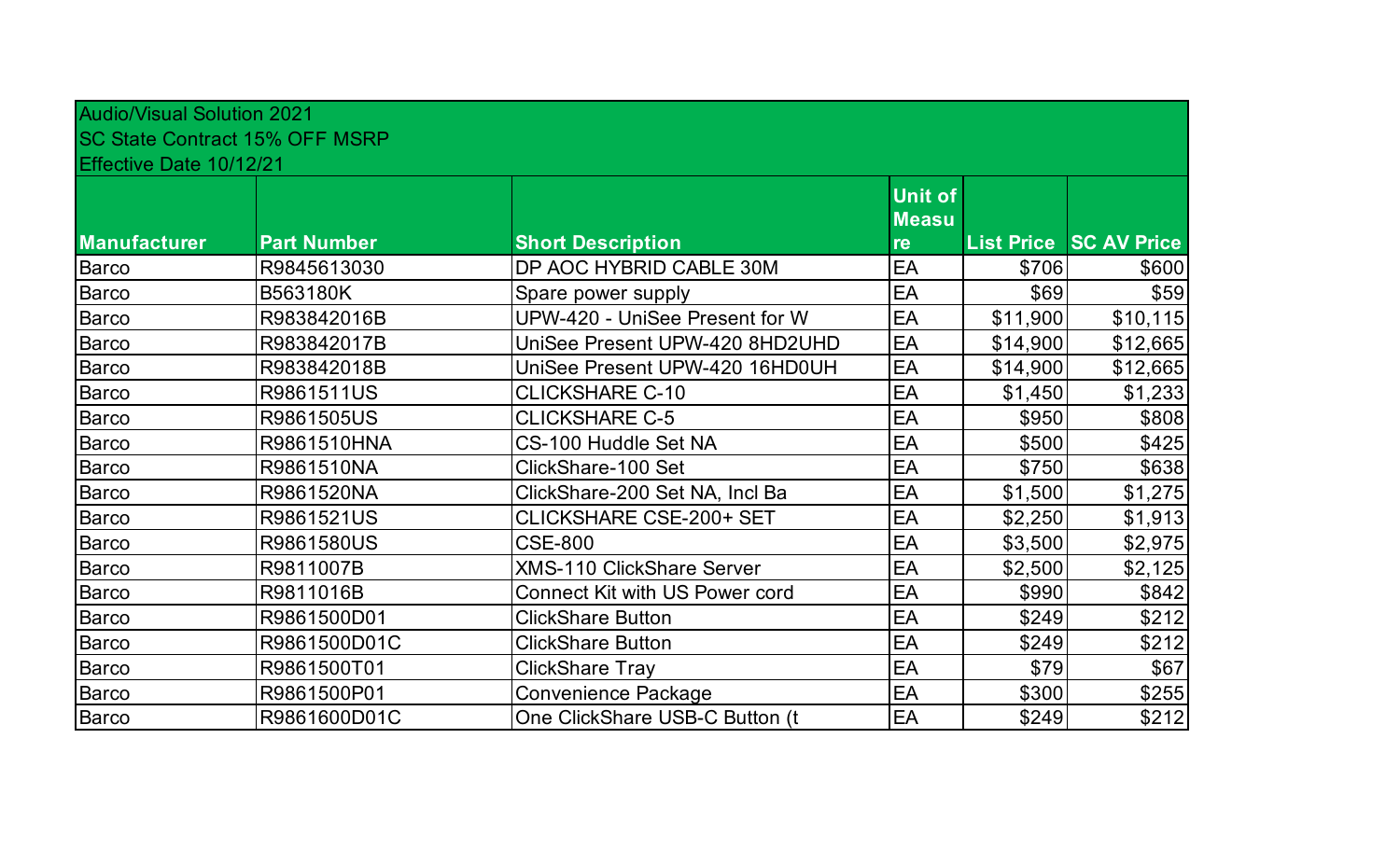| <b>Barco</b> | R9861600D01CUS | <b>CLICKSHARE BUTTON GEN4 SET US</b> | EA | \$249   | \$212   |
|--------------|----------------|--------------------------------------|----|---------|---------|
| <b>Barco</b> | B563156K       | Spare power supply CS-100 / CS       | EA | \$59    | \$50    |
| <b>Barco</b> | B563182K       | Spare power supply C-5, C-10,        | EA | \$69    | \$59    |
| <b>Barco</b> | B560956K       | ClickShare R/S Antenna Kit           | EA | \$49    | \$42    |
| <b>Barco</b> | B573071K       | Wall mounting kitfor (C-5, C         | EA | \$25    | \$21    |
| <b>Barco</b> | B406001K       | <b>CSE-800 Rack Mount</b>            | EA | \$295   | \$251   |
| <b>Barco</b> | B558295        | Cable DP1.2 Copper LSZH 3M           | EA | \$27    | \$23    |
| <b>Barco</b> | R9867808B      | <b>LCD with US Power cord</b>        | EA | \$3,975 | \$3,379 |
| <b>Barco</b> | R9867804B      | <b>LCD with US Power cord</b>        | EA | \$3,000 | \$2,550 |
| <b>Barco</b> | 12360          | LCD - Essential Care - 1 year        | EA | \$295   | \$251   |
| Barco        | R98498002B     | Uni-8002 View -55" display (si       | EA | \$7,950 | \$6,758 |
| <b>Barco</b> | R98494000B     | UniSee Uni-4000 Connect Kit-re       | EA | \$1,350 | \$1,148 |
| Barco        | R98492020B     | UNI-2020 Integrated Redundant        | EA | \$690   | \$587   |
| <b>Barco</b> | R98491200      | Remote Power Unit-19" rack cha       | EA | \$1,690 | \$1,437 |
| <b>Barco</b> | R98497010      | EXPC-7010 Ex power cable 10 m        | EA | \$155   | \$132   |
| <b>Barco</b> | R98497020      | EXPC-7020 Ex power cable 20 m        | EA | \$210   | \$179   |
| Barco        | R98497050      | EXPC-7050 Ex power cable 50 m        | EA | \$375   | \$319   |
| <b>Barco</b> | R9845613050    | DP AOC Hybrid Cable (50M)            | EA | \$874   | \$743   |
| <b>Barco</b> | R876479        | Optional-One per wall required       | EA | \$175   | \$149   |
| Barco        | 12364          | UniSee - Essential Care - 1 ye       | EA | \$392   | \$333   |
| Barco        | R9821016B      | UniSee Present for Windows UPW       | EA | \$5,640 | \$4,794 |
| <b>Barco</b> | R9009650       | PDS-4K HDMI                          | EA | \$8,250 | \$7,013 |
| Barco        | R9009651       | PDS-4K HDMI & SDI                    | EA | \$9,270 | \$7,880 |
| Barco        | R9004694       | PDS-902 3G Digital SW 1RU            | EA | \$4,320 | \$3,672 |
| Barco        | R9004695       | ImagePRO-II Jr VS/SC/SW 1RU          | EA | \$5,450 | \$4,633 |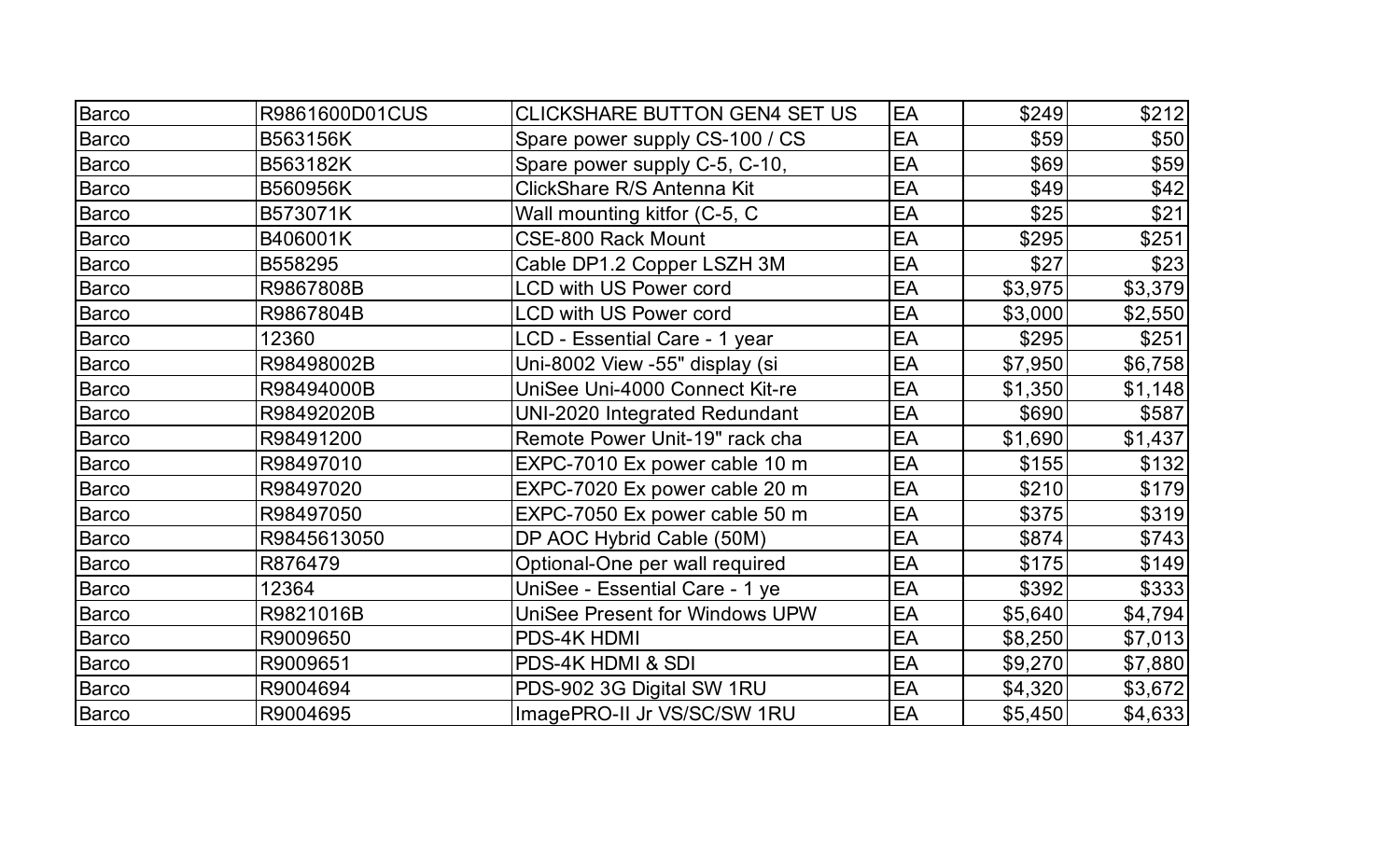| <b>Barco</b> | R9004677  | ImagePRO-II VS/SC/SW 1RU            | EA | \$6,790   | \$5,772  |
|--------------|-----------|-------------------------------------|----|-----------|----------|
| <b>Barco</b> | R9004795  | ImagePRO-4K                         | EA | \$15,300  | \$13,005 |
| Barco        | R9009231  | ImagePRO 4K chassis                 | EA | \$6,010   | \$5,109  |
| <b>Barco</b> | R9871179  | Rear rack mount kit (8.5")          | EA | \$90      | \$77     |
| <b>Barco</b> | R9801820  | Rear rack mount kit (16.5")         | EA | \$110     | \$94]    |
| <b>Barco</b> | R9004667  | ImagePRO-II Audio Upgrade Kit       | EA | \$1,500   | \$1,275  |
| <b>Barco</b> | R767423K  | ImagePRO-II Audio Breakout C        | EA | \$410     | \$349    |
| <b>Barco</b> | R767244K  | ImagePRO-II DVI FC R Kit 3xC        | EA | \$160     | \$136    |
| <b>Barco</b> | R9004684  | ImagePRO-II DO Upgrade Kit          | EA | \$1,500   | \$1,275  |
| <b>Barco</b> | R9867372  | <b>UNI-3051 Portrait Curved Kit</b> | EA | \$800     | \$680    |
| <b>Barco</b> | R9867740  | <b>UniSee Installation Kit</b>      | EA | \$360     | \$306    |
| <b>Barco</b> | R9867611  | <b>Portrait Curved Kit</b>          | EA | \$800     | \$680    |
| <b>Barco</b> | R9867610  | Landscape Curved Kit                | EA | \$800     | \$680    |
| Barco        | R9867754  | <b>UniSee Portrait Lever</b>        | EA | \$59      | \$50     |
| <b>Barco</b> | R9867602  | <b>UniSee Smart Mount Crosses</b>   | EA | \$79      | \$67     |
| <b>Barco</b> | R9867601  | <b>UniSee Smart Mount</b>           | EA | \$654     | \$556    |
| <b>Barco</b> | R9834910  | USB connected HDMI framegrabbe      | EA | \$372     | \$316    |
| <b>Barco</b> | R766179K  | Spare HDD 1TB (NSD-410)(Select      | EA | \$310     | \$264    |
| <b>Barco</b> | R766210   | Keyboard-Mouse Extension 20M,       | EA | \$332     | \$282    |
| <b>Barco</b> | Z3472717  | DP2DP Adapter 20cm(Selected as      | EA | \$18      | \$15     |
| <b>Barco</b> | B401897   | <b>SPARE SBC4 KI</b>                | EA | \$3,639   | \$3,093  |
| Barco        | R98497100 | EXPC-7100 Ex power cable 100 m      | EA | \$665     | \$565    |
| Barco        | R9009203  | E2 Gen2 Configuration               | EA | \$108,800 | \$92,480 |
| Barco        | R9004789  | E2 Gen2 Tri-Combo Configuratio      | EA | \$85,600  | \$72,760 |
| Barco        | R9004799  | E2 Video Processor (Rental Con      | EA | \$75,600  | \$64,260 |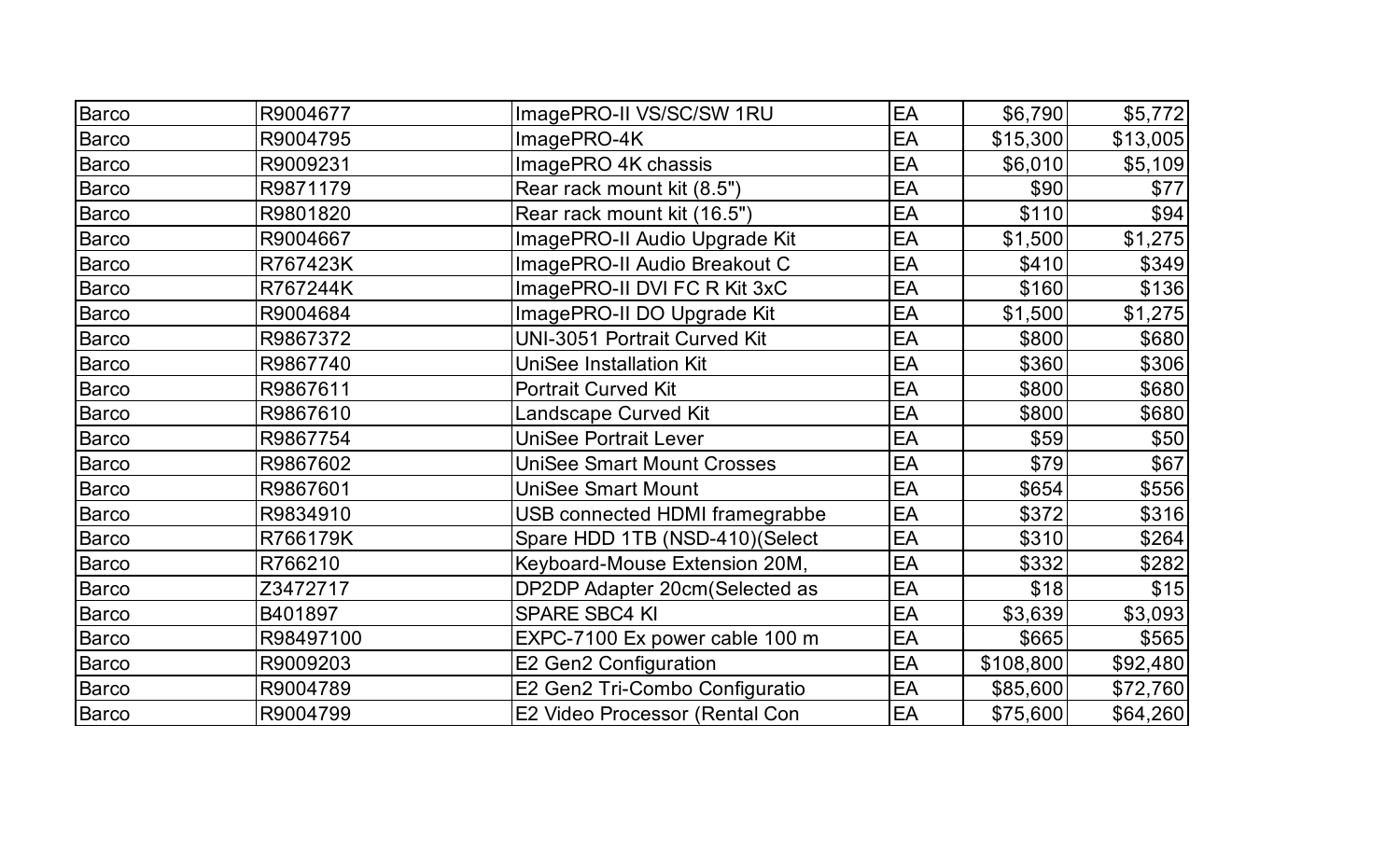| Barco        | R9004777    | E <sub>2</sub> Jr                     | EA | \$45,100 | \$38,335 |
|--------------|-------------|---------------------------------------|----|----------|----------|
| <b>Barco</b> | R9004757    | S3-4K Video Processor                 | EA | \$31,850 | \$27,073 |
| <b>Barco</b> | R9004778    | S <sub>3</sub> Jr                     | EA | \$20,400 | \$17,340 |
| <b>Barco</b> | R9004788    | S3-4K Gen2 Tri-Combo Configura        | EA | \$39,400 | \$33,490 |
| Barco        | R9004794    | S3 Video Processor                    | EA | \$25,800 | \$21,930 |
| <b>Barco</b> | R9004787    | EX Tri-Combo configuration            | EA | \$14,000 | \$11,900 |
| <b>Barco</b> | R9004796    | EC-210 Upgrade kit                    | EA | \$5,150  | \$4,378  |
| <b>Barco</b> | R9004790    | <b>EC-210 Event Master Controller</b> | EA | \$30,900 | \$26,265 |
| <b>Barco</b> | R9004772    | <b>EC-50 Event Controller</b>         | EA | \$12,400 | \$10,540 |
| <b>Barco</b> | R9004783    | <b>EC-30 Event Controller</b>         | EA | \$7,730  | \$6,571  |
| <b>Barco</b> | R9004797BTO | <b>CXP Input/Output Expansion Car</b> | EA | \$2,250  | \$1,913  |
| Barco        | R9004751    | e2 HDMI TO DVI CABLE                  | EA | \$260    | \$221    |
| <b>Barco</b> | R9004762    | <b>Expansion Link Cable 5 Meter</b>   | EA | \$1,110  | \$944    |
| Barco        | R9004776BTO | <b>EX Video Processor</b>             | EA | \$5,500  | \$4,675  |
| <b>Barco</b> | R9004766BTO | <b>Fiber Optic Output Card</b>        | EA | \$2,660  | \$2,261  |
| <b>Barco</b> | R9009610BTO | S3 Empty Chassis                      | EA | \$9,000  | \$7,650  |
| <b>Barco</b> | R9009359BTO | E2 Gen2 Empty Chassis                 | EA | \$16,500 | \$14,025 |
| <b>Barco</b> | R9009359    | E2 Gen2 Empty Chassis                 | EA | \$17,000 | \$14,450 |
| Barco        | R9009610    | S3 Empty Chassis                      | EA | \$9,270  | \$7,880  |
| <b>Barco</b> | R9004776    | <b>EX Video Processor</b>             | EA | \$5,670  | \$4,820  |
| <b>Barco</b> | R9004742    | E2 SDI Input Card (For use wit        | EA | \$2,320  | \$1,972  |
| <b>Barco</b> | R9004741    | E2 SDI Output Card (For use wi        | EA | \$2,320  | \$1,972  |
| <b>Barco</b> | R9004744    | E2 HDMI/DisplayPort Input Card        | EA | \$2,320  | \$1,972  |
| Barco        | R9004743    | E2 HDMI Output Card                   | EA | \$2,320  | \$1,972  |
| Barco        | R9004766    | <b>Fiber Optic Output Card</b>        | EA | \$2,910  | \$2,474  |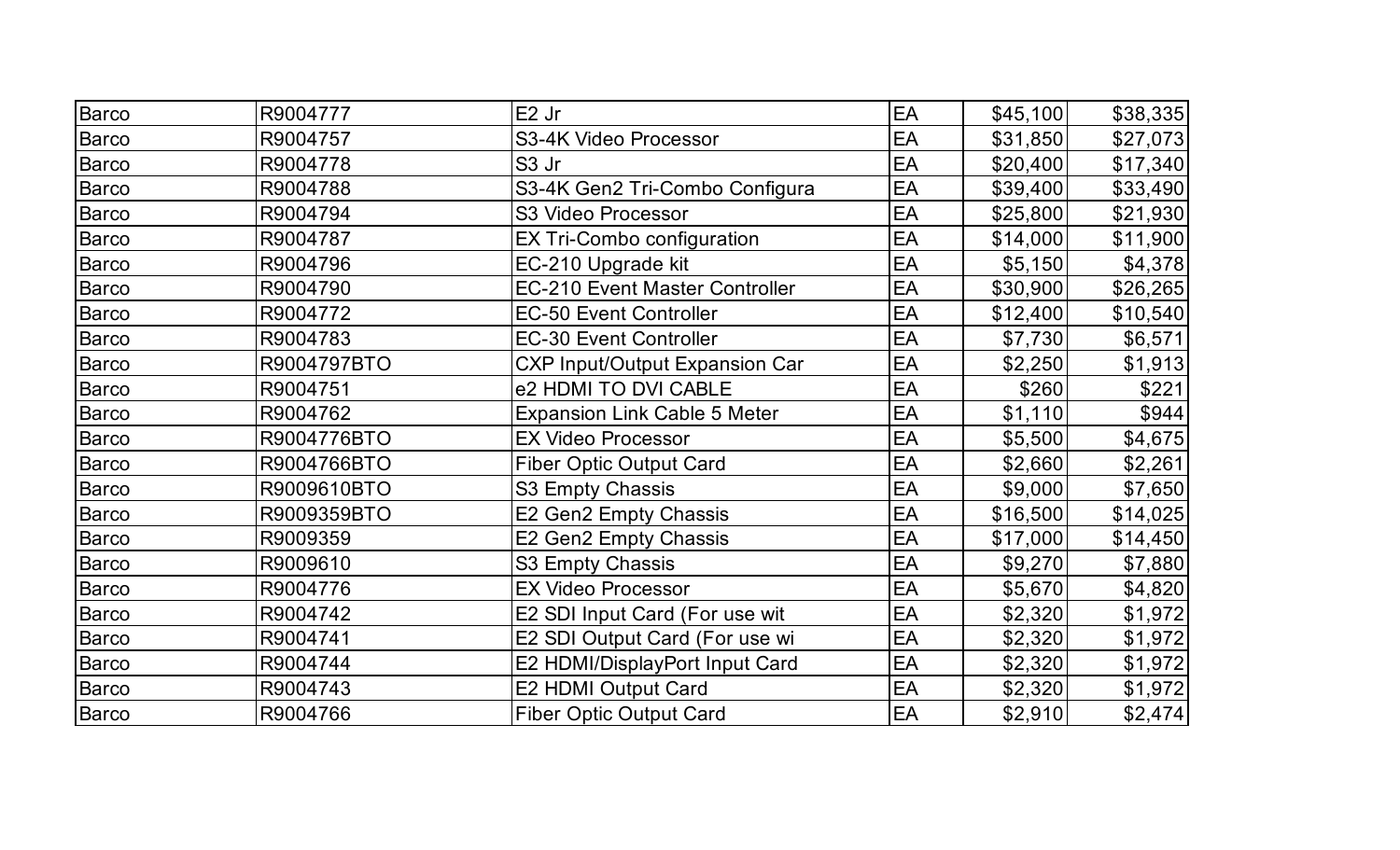| Barco        | R9004785 | Event Master 4K60 Tri-Combo In        | EA | \$4,640  | \$3,944  |
|--------------|----------|---------------------------------------|----|----------|----------|
| <b>Barco</b> | R9004786 | Tri-Combo Output card (*)             | EA | \$4,640  | \$3,944  |
| <b>Barco</b> | R9004791 | HDMI 2.0 Quad Input card              | EA | \$4,640  | \$3,944  |
| Barco        | R9004792 | HDMI 2.0 Quad Output card             | EA | \$4,640  | \$3,944  |
| Barco        | R9004793 | DisplayPort 1.2 Quad Input car        | EA | \$4,640  | \$3,944  |
| Barco        | R9004765 | DisplayPort 1.2 Output Card           | EA | \$4,640  | \$3,944  |
| Barco        | R9004758 | S3 VPU Board                          | EA | \$2,900  | \$2,465  |
| Barco        | R9004747 | E2 VPU Card                           | EA | \$2,900  | \$2,465  |
| Barco        | R9004746 | <b>Expansion Link Card</b>            | EA | \$5,410  | \$4,599  |
| Barco        | R9004797 | <b>CXP Input/Output Expansion Car</b> | EA | \$2,320  | \$1,972  |
| Barco        | R9008988 | EC-210 Flight Case                    | EA | \$2,790  | \$2,372  |
| <b>Barco</b> | R9080004 | EC-210 Dust Cover                     | EA | \$80     | \$68]    |
| Barco        | R9070002 | EC-50 Flight Case                     | EA | \$1,030  | \$876    |
| Barco        | R9080001 | EC-50 Dust Cover                      | EA | \$50     | \$43     |
| Barco        | R9080003 | <b>EC-30 Dust Cover</b>               | EA | \$50     | \$43]    |
| Barco        | R767274K | e2 Spare Parts Kit 40% discoun        | EA | \$34,300 | \$29,155 |
| Barco        | R9004749 | <b>Genlock Board</b>                  | EA | \$2,050  | \$1,743  |
| Barco        | R9009631 | E2 Gen2 Genlock Board                 | EA | \$2,050  | \$1,743  |
| Barco        | R9004769 | E2/S3 Power Supply                    | EA | \$620    | \$527    |
| Barco        | R9801983 | E2 Gen2 Power Supply                  | EA | \$1,140  | \$969    |
| Barco        | R9802060 | Image Processing encoder knob         | EA | \$150    | \$128    |
| Barco        | R9009250 | SFP to fiber tranceiver module        | EA | \$520    | \$442]   |
| Barco        | R9008989 | KIT, EM FIBER CABLE, RUGGED, M        | EA | \$10,290 | \$8,747  |
| Barco        | R9009010 | KIT, EM FIBER CABLE, RUGGED, M        | EA | \$16,000 | \$13,600 |
| Barco        | R9009011 | KIT, EM INSTALL FIBER CABLE, M        | EA | \$5,140  | \$4,369  |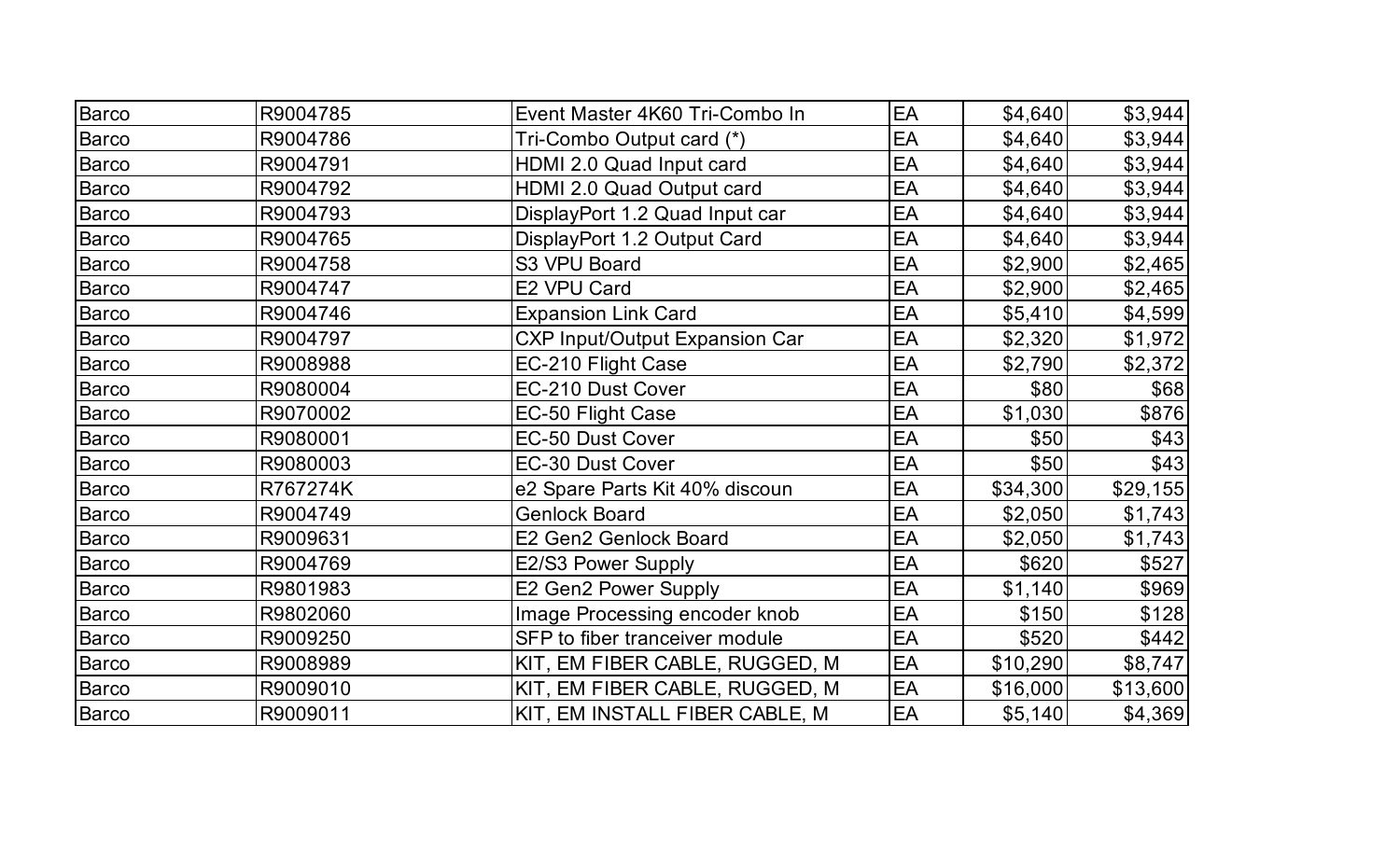| Barco        | R9009012    | KIT, EM INSTALL FIBER CABLE, M | EA | \$9,260  | \$7,871  |
|--------------|-------------|--------------------------------|----|----------|----------|
| <b>Barco</b> | R9004752    | Expansion link Fiber TX/RX Mod | EA | \$3,150  | \$2,678  |
| <b>Barco</b> | R9009202    | 300m Expansion link fiber TX/R | EA | \$3,630  | \$3,086  |
| <b>Barco</b> | R9871290    | MTP Fiber optic cleaning kit ( | EA | \$5,450  | \$4,633  |
| <b>Barco</b> | R9004750    | Expansion link cable 1 Meter   | EA | \$250    | \$213    |
| <b>Barco</b> | R9004754    | Expansion link Fiber cable 100 | EA | \$2,040  | \$1,734  |
| <b>Barco</b> | R9871285    | Rugged expansion link Fiber 10 | EA | \$5,040  | \$4,284  |
| <b>Barco</b> | R9871287    | 4 Port Rack mount MTP to Optic | EA | \$2,460  | \$2,091  |
| <b>Barco</b> | R9009203BTO | E2 Gen2 BTO                    | EA | \$18,100 | \$15,385 |
| <b>Barco</b> | R9004757BTO | S3-4K BTO                      | EA | \$7,640  | \$6,494  |
| <b>Barco</b> | R9004742BTO | 3G SDI Quad Input Card         | EA | \$2,320  | \$1,972  |
| <b>Barco</b> | R9004741BTO | 3G SDI Quad Output Card        | EA | \$2,320  | \$1,972  |
| <b>Barco</b> | R9004744BTO | HDMI/DP Combo Input card       | EA | \$2,320  | \$1,972  |
| Barco        | R9004743BTO | EM HDMI OUTPUT BOARD BTO       | EA | \$2,320  | \$1,972  |
| Barco        | R9004785BTO | 4K60 Tri-Combo Input Card      | EA | \$4,640  | \$3,944  |
| <b>Barco</b> | R9004786BTO | 4K60 Tri-Combo Output card     | EA | \$4,640  | \$3,944  |
| Barco        | R9004791BTO | EM 4K QUAD HDMI IN BOARD BTO   | EA | \$4,640  | \$3,944  |
| Barco        | R9004792BTO | 4K QUAD HDMI 2.0 OUTPUT CARD B | EA | \$4,640  | \$3,944  |
| <b>Barco</b> | R9004793BTO | DisplayPort 1.2 Quad Input car | EA | \$4,640  | \$3,944  |
| Barco        | R9004765BTO | DisplayPort 1.2 Output Card    | EA | \$4,640  | \$3,944  |
| Barco        | R9004758BTO | S3 VPU Cards                   | EA | \$2,900  | \$2,465  |
| Barco        | R9004747BTO | E2 VPU BOARD BTO               | EA | \$2,900  | \$2,465  |
| Barco        | R9004746BTO | <b>EM LINK CARD BTO</b>        | EA | \$5,410  | \$4,599  |
| Barco        | R9004769BTO | E2 Gen1/S3 Power Supply        | EA | \$620    | \$527    |
| Barco        | R9871270LCS | E2 Stereo 3D LICENSE           | EA | \$6,190  | \$5,262  |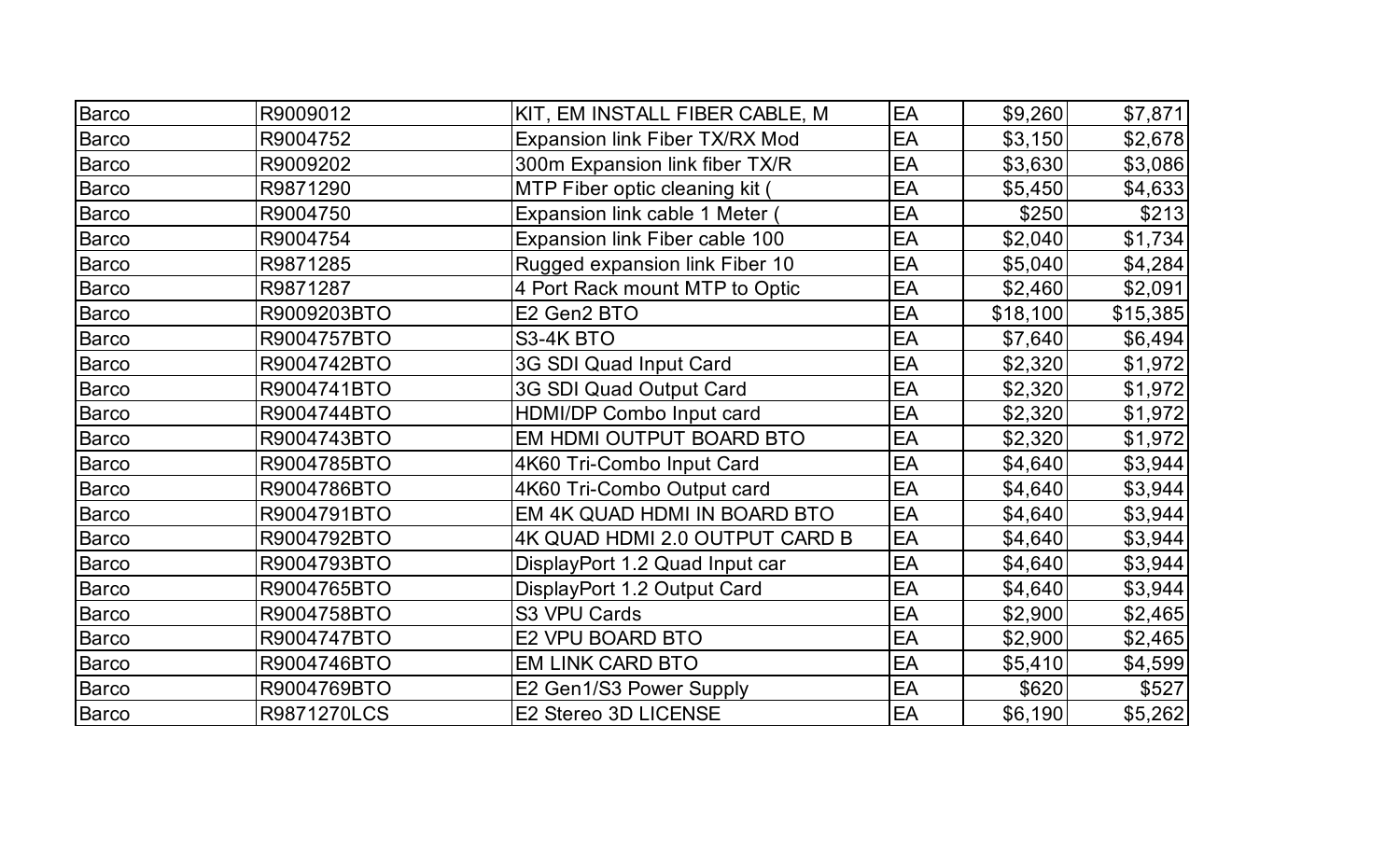| Barco        | R9871271LCS | S3 Stereo 3D License            | EA | \$12,400 | \$10,540 |
|--------------|-------------|---------------------------------|----|----------|----------|
| <b>Barco</b> | R9004750BTO | <b>EM LINK CXP CABLE BTO</b>    | EA | \$250    | \$213    |
| <b>Barco</b> | R9023225    | F50 1080 VizSim                 | EA | \$7,995  | \$6,796  |
| Barco        | R9023221    | F50 1080 VizSim Bright          | EA | \$7,995  | \$6,796  |
| Barco        | R9023223    | F50 1080 High Brightness        | EA | \$7,995  | \$6,796  |
| <b>Barco</b> | R9023186    | F50 WUXGA VizSim                | EA | \$7,995  | \$6,796  |
| Barco        | R9023188    | F50 WUXGA VizSim Bright         | EA | \$7,995  | \$6,796  |
| <b>Barco</b> | R9023190    | F50 WUXGA High Brightness       | EA | \$7,995  | \$6,796  |
| <b>Barco</b> | R9023196    | F50 WQXGA VizSim                | EA | \$12,000 | \$10,200 |
| <b>Barco</b> | R9023192    | F50 WQXGA VizSim Bright         | EA | \$12,000 | \$10,200 |
| <b>Barco</b> | R9023194    | F50 WQXGA High Brightness       | EA | \$12,000 | \$10,200 |
| Barco        | R9801310    | CT S Lens Long Throw Lens       | EA | \$1,210  | \$1,029  |
| Barco        | R9801311    | <b>CT S Short Throw Lens</b>    | EA | \$1,900  | \$1,615  |
| Barco        | R9801313    | <b>CT S Short Throw Lens</b>    | EA | \$1,900  | \$1,615  |
| <b>Barco</b> | R9801312    | CT S Long Throw Lens            | EA | \$1,900  | \$1,615  |
| <b>Barco</b> | R9801314    | <b>CT S Standard Throw Lens</b> | EA | \$4,940  | \$4,199  |
| <b>Barco</b> | R9801315    | <b>CT S Standard Throw Lens</b> | EA | \$4,940  | \$4,199  |
| <b>Barco</b> | R9802235    | Ultra Short Throw (EN59)        | EA | \$7,850  | \$6,673  |
| <b>Barco</b> | R9801320    | Air filter, Black               | EA | \$70     | \$60     |
| <b>Barco</b> | R9801321    | <b>Replacement Filter White</b> | EA | \$70     | \$60     |
| <b>Barco</b> | R9801416    | F50 Basic Rental Frame (non-ad  | EA | \$2,200  | \$1,870  |
| <b>Barco</b> | R9801417    | F50 Rental Frame (3-axis adjus  | EA | \$5,070  | \$4,310  |
| Barco        | R9801418    | Single Point Truss Mount (F50   | EA | \$1,020  | \$867    |
| Barco        | R9801419    | Floor Adapter (F50 frames only  | EA | \$640    | \$544    |
| Barco        | R9801322    | Noise reduction kit, Black      | EA | \$640    | \$544    |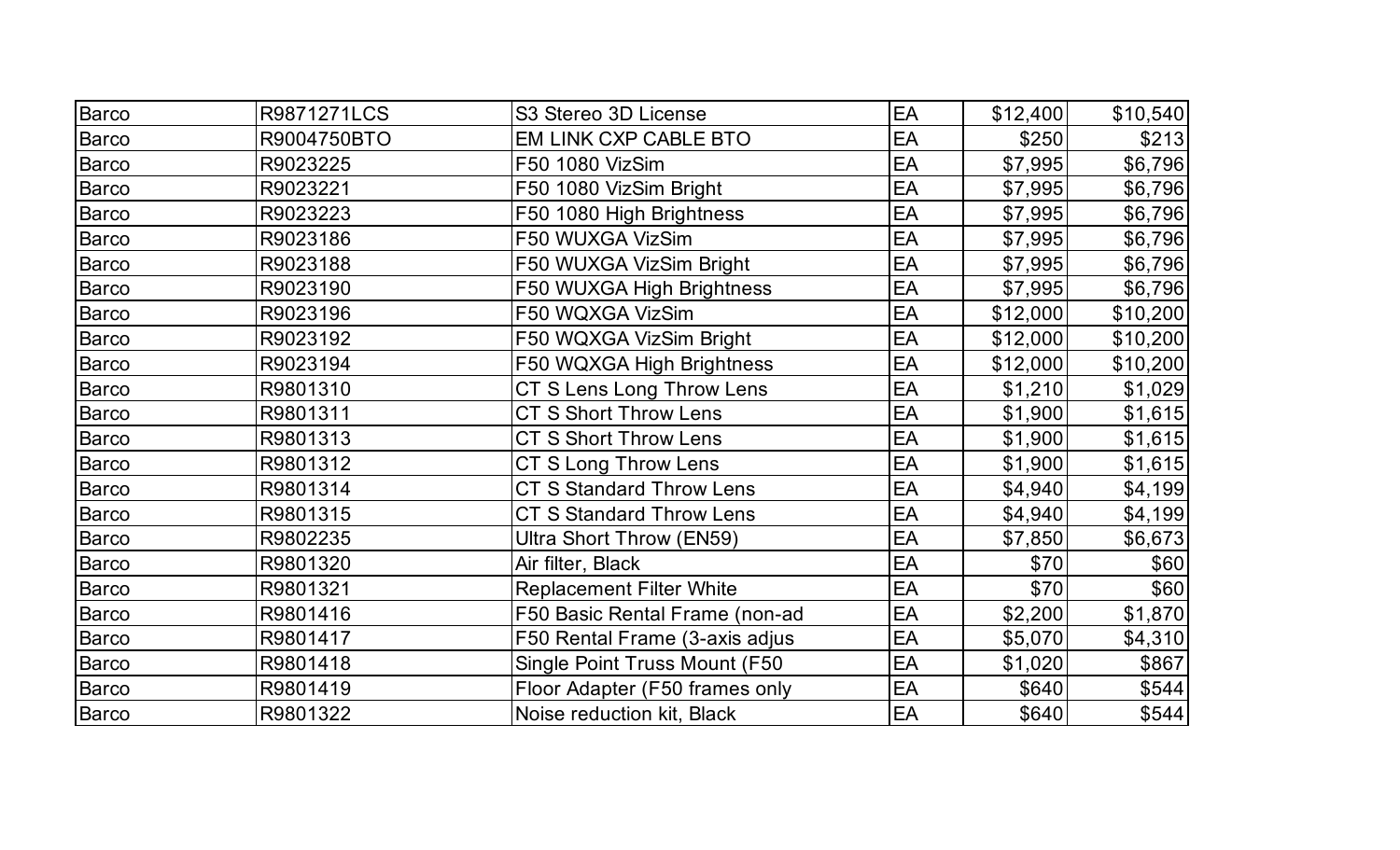| <b>Barco</b> | R9801378   | F50 Lens support kit                | EA | \$380    | \$323    |
|--------------|------------|-------------------------------------|----|----------|----------|
| <b>Barco</b> | R9801379   | F50 Motorized Iris Kit              | EA | \$890    | \$757    |
| <b>Barco</b> | R9801370   | F50/CT-S Suitcase EN51-EN56 B       | EA | \$1,190  | \$1,012  |
| <b>Barco</b> | R9801367   | F50/CT-S Suitcase EN51-EN56 R       | EA | \$1,190  | \$1,012  |
| <b>Barco</b> | R9801371   | <b>F50/CT-S Suitcase EN57 Black</b> | EA | \$1,190  | \$1,012  |
| <b>Barco</b> | R9801368   | F50/CT-S Suitcase EN57 Black        | EA | \$1,190  | \$1,012  |
| <b>Barco</b> | R9801369   | F50/CT-S Acrylic T-mount            | EA | \$370    | \$315    |
| <b>Barco</b> | R9801304   | Customization of focal range        | EA | \$730    | \$621    |
| <b>Barco</b> | R9023452   | F70-W8 (*)                          | EA | \$25,400 | \$21,590 |
| <b>Barco</b> | R9023452AL | F70-W8 / Any FLD Lens               | EA | \$29,500 | \$25,075 |
| <b>Barco</b> | R9023453   | F70-4K8 (*)                         | EA | \$30,200 | \$25,670 |
| <b>Barco</b> | R9023453AL | F70-4K8 / Any FLD/FLD+ Lens         | EA | \$36,325 | \$30,876 |
| <b>Barco</b> | R9023474   | F70-W6 3D                           | EA | \$25,200 | \$21,420 |
| <b>Barco</b> | R9023472   | F70-4K6 3D                          | EA | \$31,200 | \$26,520 |
| <b>Barco</b> | R9801295   | <b>CR S Short Throw Lens</b>        | EA | \$12,020 | \$10,217 |
| <b>Barco</b> | R9802233   | <b>F70 Dust Filter</b>              | EA | \$220    | \$187    |
| <b>Barco</b> | R9802234   | F70 Smoke Filter                    | EA | \$550    | \$468    |
| Barco        | 5070037    | 395 Smoke Filter                    | EA | \$180    | \$153    |
| Barco        | R90059451  | F80-Q7 body only                    | EA | \$15,400 | \$13,090 |
| Barco        | R90059481  | F80-4K7 body only                   | EA | \$17,900 | \$15,215 |
| Barco        | R90059461  | F80-Q9 body only                    | EA | \$17,900 | \$15,215 |
| <b>Barco</b> | R90059511  | F80-4K9 body only                   | EA | \$20,500 | \$17,425 |
| <b>Barco</b> | R90059471  | F80-Q12 body only                   | EA | \$21,800 | \$18,530 |
| <b>Barco</b> | R90059521  | F80-4K12 body only                  | EA | \$25,000 | \$21,250 |
| <b>Barco</b> | R98017241  | GLD 0.85-1.06:1                     | EA | \$6,390  | \$5,432  |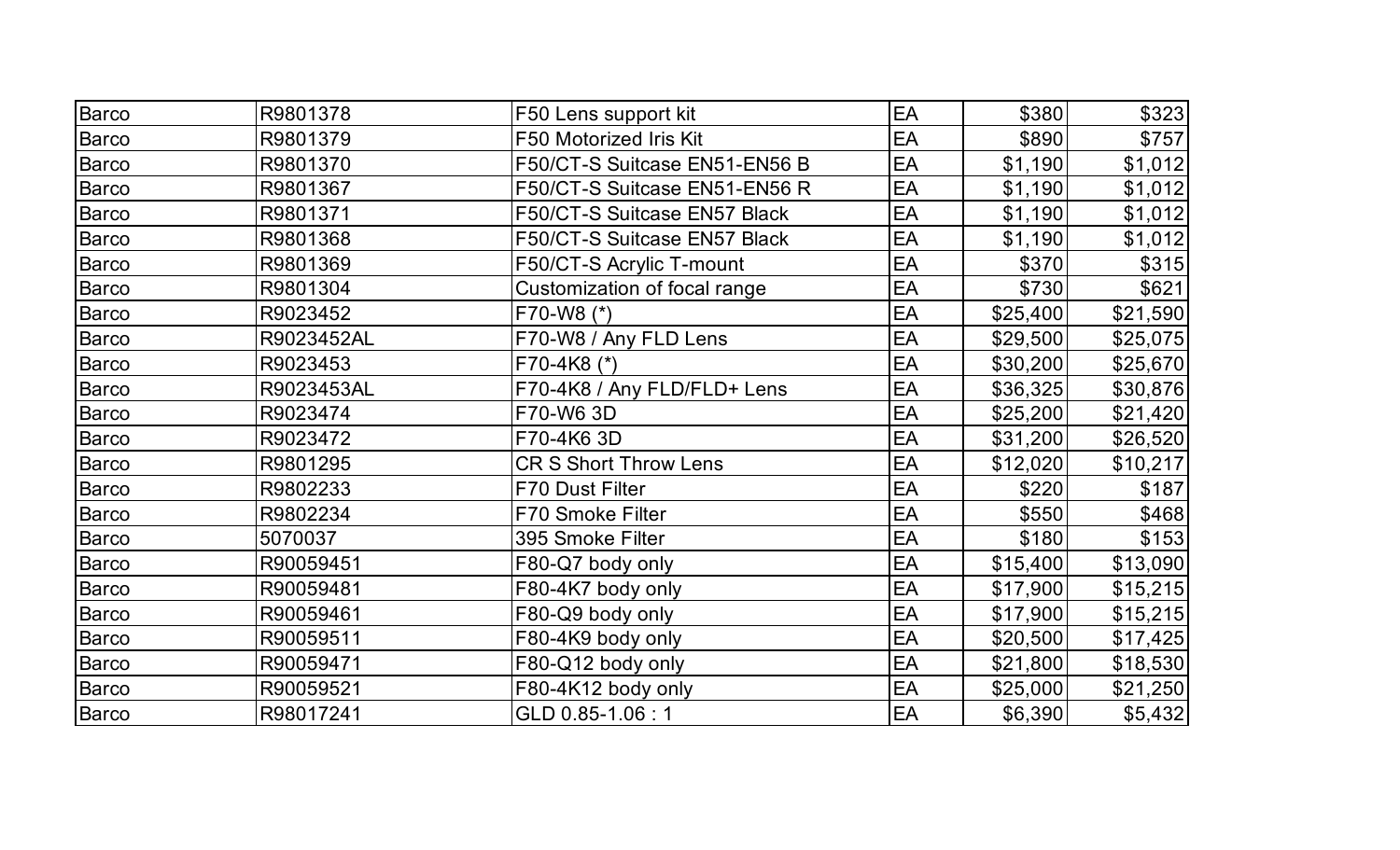| Barco        | R98017221  | GLD 1.06-1.43:1                    | EA | \$5,750  | \$4,888  |
|--------------|------------|------------------------------------|----|----------|----------|
| Barco        | R98017191  | GLD 1.43-2.12 : 1 Non Motorize     | EA | \$2,560  | \$2,176  |
| <b>Barco</b> | R98017201  | GLD 1.43-2.12:1                    | EA | \$3,840  | \$3,264  |
| <b>Barco</b> | R98017211  | GLD Series Lens (2.12-3.18:1 T     | EA | \$3,840  | \$3,264  |
| Barco        | R94018322  | UST lens + lens support + F80      | EA | \$19,800 | \$16,830 |
| Barco        | R9801221   | <b>CN/CR S Standard Throw Lens</b> | EA | \$6,900  | \$5,865  |
| <b>Barco</b> | R94059451  | F80-Q7 with standard lens          | EA | \$12,900 | \$10,965 |
| <b>Barco</b> | R94059454  | F80-Q7 with motorized lens 1.4     | EA | \$18,600 | \$15,810 |
| <b>Barco</b> | R94059452F | F80-Q7 with motorized lens 0.8     | EA | \$18,800 | \$15,980 |
| <b>Barco</b> | R94059453F | F80-Q7 with motorized lens 1.0     | EA | \$18,200 | \$15,470 |
| <b>Barco</b> | R94059454F | F80-Q7 with motorized lens 1.4     | EA | \$16,500 | \$14,025 |
| <b>Barco</b> | R94059455F | F80-Q7 with motorized lens 2.1     | EA | \$16,500 | \$14,025 |
| <b>Barco</b> | R94059481  | F80-4K7 with standard lens         | EA | \$17,400 | \$14,790 |
| <b>Barco</b> | R94059484  | F80-4K7 with motorized lens 1.     | EA | \$21,100 | \$17,935 |
| <b>Barco</b> | R94059482F | F80-4K7 with motorized lens 0.     | EA | \$23,200 | \$19,720 |
| <b>Barco</b> | R94059483F | F80-4K7 with motorized lens 1.     | EA | \$22,700 | \$19,295 |
| Barco        | R94059484F | F80-4K7 with motorized lens 1.     | EA | \$21,000 | \$17,850 |
| <b>Barco</b> | R94059485F | F80-4K7 with motorized lens 2.     | EA | \$21,000 | \$17,850 |
| Barco        | R94059461  | F80-Q9 with standard lens          | EA | \$17,400 | \$14,790 |
| Barco        | R94059464  | F80-Q9 with motorized lens 1.4     | EA | \$21,100 | \$17,935 |
| <b>Barco</b> | R94059462F | F80-Q9 with motorized lens 0.8     | EA | \$23,200 | \$19,720 |
| <b>Barco</b> | R94059463F | F80-Q9 with motorized lens 1.0     | EA | \$22,700 | \$19,295 |
| <b>Barco</b> | R94059464F | F80-Q9 with motorized lens 1.4     | EA | \$21,000 | \$17,850 |
| <b>Barco</b> | R94059465F | F80-Q9 with motorized lens 2.1     | EA | \$21,000 | \$17,850 |
| Barco        | R94059511  | F80-4K9 with standard lens         | EA | \$19,600 | \$16,660 |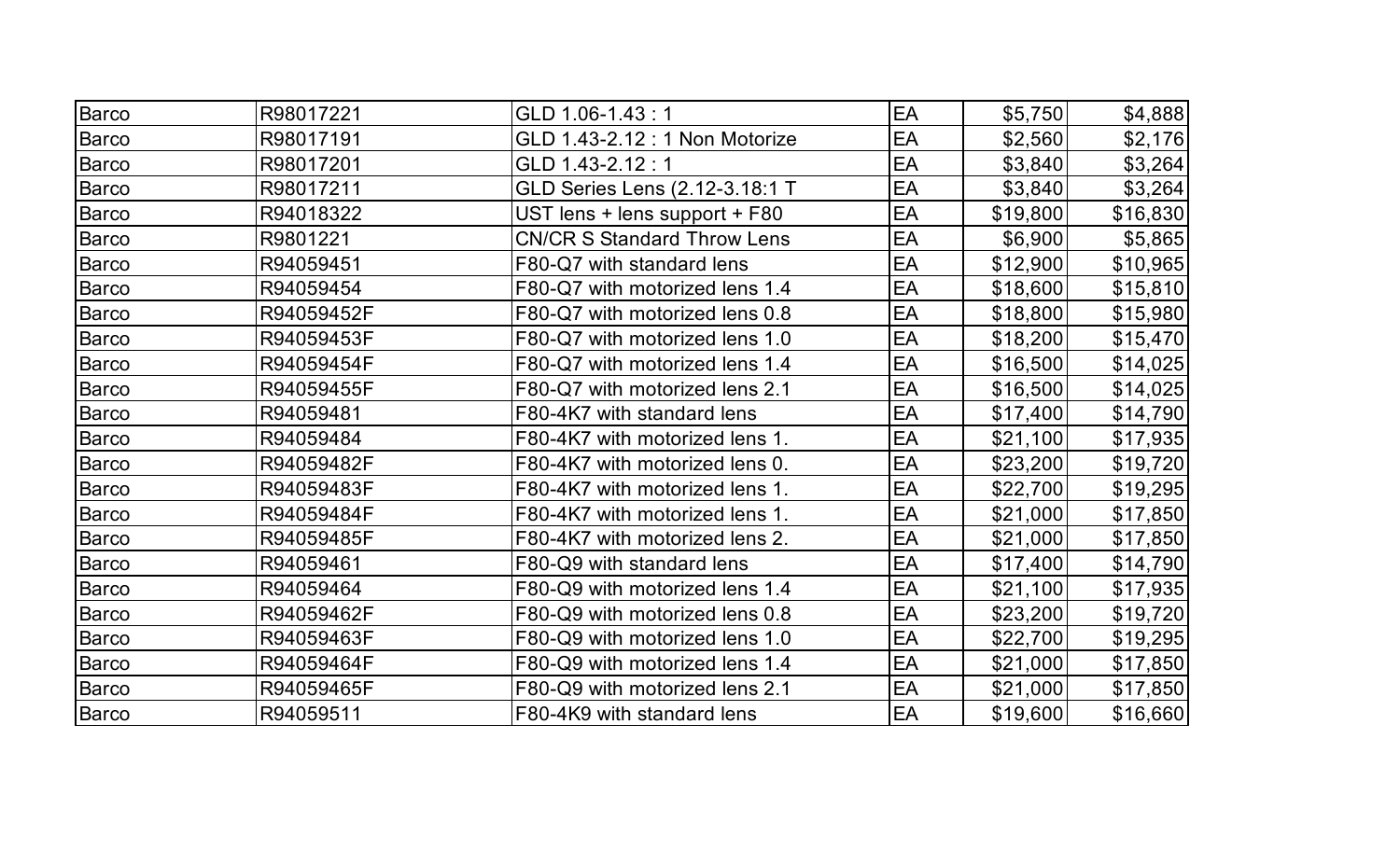| <b>Barco</b> | R94059514  | F80-4K9 with motorized lens 1.      | EA | \$23,700 | \$20,145 |
|--------------|------------|-------------------------------------|----|----------|----------|
| Barco        | R94059512F | F80-4K9 with motorized lens 0.      | EA | \$25,500 | \$21,675 |
| <b>Barco</b> | R94059513F | F80-4K9 with motorized lens 1.      | EA | \$24,900 | \$21,165 |
| Barco        | R94059514F | F80-4K9 with motorized lens 1.      | EA | \$23,200 | \$19,720 |
| Barco        | R94059515F | F80-4K9 with motorized lens 2.      | EA | \$23,200 | \$19,720 |
| <b>Barco</b> | R94059471  | F80-Q12 with standard lens          | EA | \$20,800 | \$17,680 |
| Barco        | R94059474  | F80-Q12 with motorized lens 1.      | EA | \$25,000 | \$21,250 |
| Barco        | R94059472F | F80-Q12 with motorized lens 0.      | EA | \$26,500 | \$22,525 |
| <b>Barco</b> | R94059473F | F80-Q12 with motorized lens 1.      | EA | \$25,900 | \$22,015 |
| Barco        | R94059474F | F80-Q12 with motorized lens 1.      | EA | \$24,200 | \$20,570 |
| <b>Barco</b> | R94059475F | F80-Q12 with motorized lens 2.      | EA | \$24,200 | \$20,570 |
| <b>Barco</b> | R94059521  | F80-4K12 with standard lens         | EA | \$23,600 | \$20,060 |
| <b>Barco</b> | R94059524  | F80-4K12 with motorized lens 1      | EA | \$28,100 | \$23,885 |
| <b>Barco</b> | R94059522F | F80-4K12 with motorized lens 0      | EA | \$29,300 | \$24,905 |
| <b>Barco</b> | R94059523F | F80-4K12 with motorized lens 1      | EA | \$28,700 | \$24,395 |
| <b>Barco</b> | R94059524F | F80-4K12 with motorized lens 1      | EA | \$27,000 | \$22,950 |
| <b>Barco</b> | R94059525F | F80-4K12 with motorized lens 2      | EA | \$27,000 | \$22,950 |
| <b>Barco</b> | R9408738   | F80-4K12 + stacking frame + fl      | EA | \$25,900 | \$22,015 |
| <b>Barco</b> | R9408970   | F80-Q12 + stacking frame + fli      | EA | \$23,100 | \$19,635 |
| <b>Barco</b> | R9408739   | 3x GLD-lenses                       | EA | \$16,000 | \$13,600 |
| <b>Barco</b> | R9408790   | F80-4K12 + stacking frame + fl      | EA | \$39,900 | \$33,915 |
| <b>Barco</b> | R9408980   | F80-Q12 + stacking frame + fli      | EA | \$37,100 | \$31,535 |
| <b>Barco</b> | R9409094   | <b>External Cooler Kit UDM W22</b>  | EA | \$260    | \$221    |
| Barco        | R9409093   | <b>External Cooler Kit UDM 4K22</b> | EA | \$260    | \$221    |
| Barco        | R9409086   | PROJ MGMT SUITE INSIGHTS RETRO      | EA | \$290    | \$247    |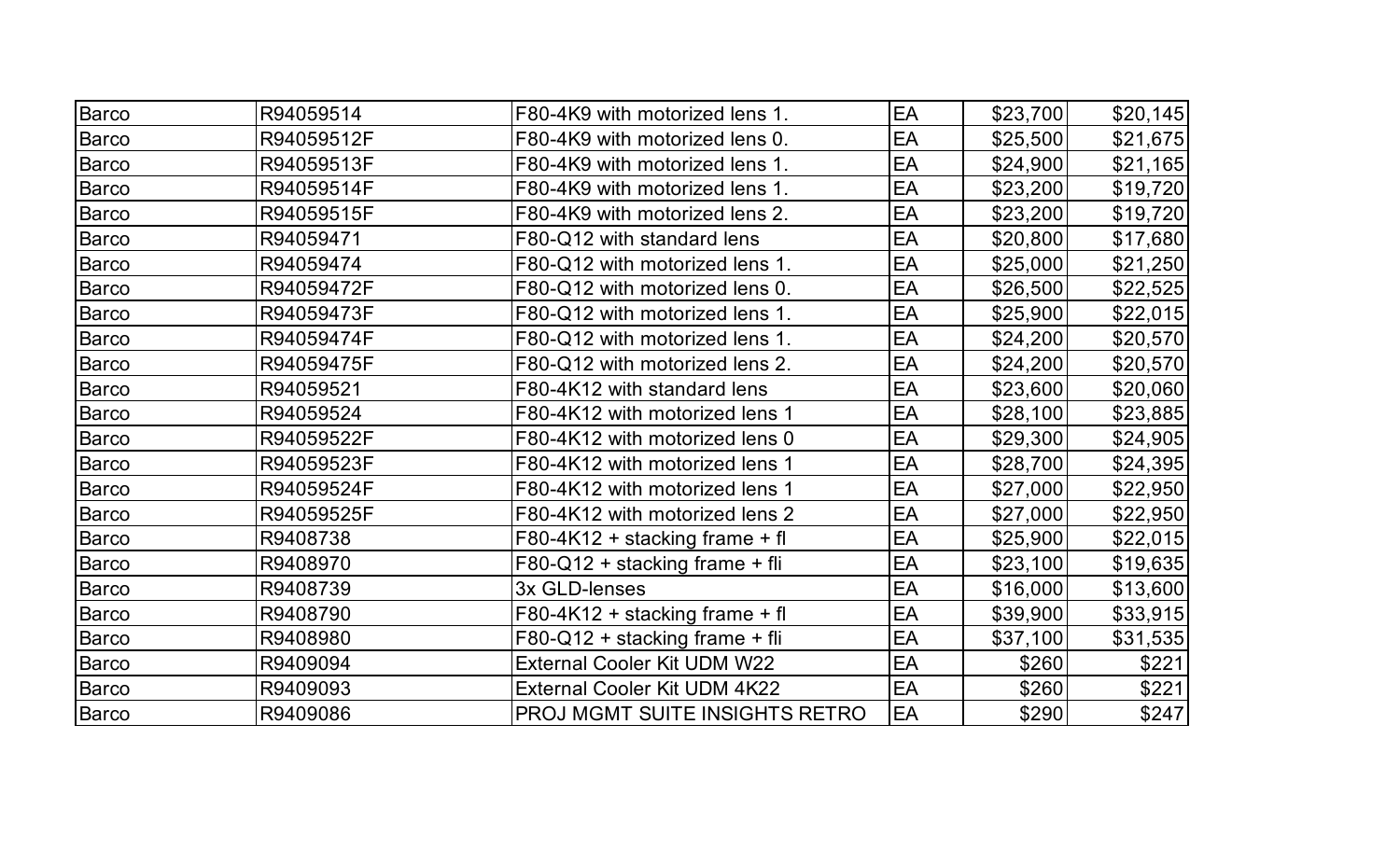| <b>Barco</b> | R9802230   | F80 Adjustable Rigging Frame    | EA | \$2,940  | \$2,499  |
|--------------|------------|---------------------------------|----|----------|----------|
| <b>Barco</b> | R9801757   | BME Motorization upgrade for r  | EA | \$2,180  | \$1,853  |
| <b>Barco</b> | R9801855   | F80 Flightcase                  | EA | \$1,640  | \$1,394  |
| <b>Barco</b> | R98014421  | F80 lens adaptor for FLDX and   | EA | \$840    | \$714]   |
| <b>Barco</b> | R9023440AL | F90-W13 / Any FLD lens (110 vo  | EA | \$28,875 | \$24,544 |
| <b>Barco</b> | R9801807   | UST ADJUSTABLE FRAME F90        | EA | \$2,240  | \$1,904  |
| <b>Barco</b> | R9801218   | <b>CN S Short Throw Lens</b>    | EA | \$2,280  | \$1,938  |
| <b>Barco</b> | R9801225   | <b>CN S Standard Throw Lens</b> | EA | \$3,040  | \$2,584  |
| <b>Barco</b> | R9801228   | <b>CN S Standard Throw Lens</b> | EA | \$3,040  | \$2,584  |
| <b>Barco</b> | R9801214   | CN LENS STANDARD ZOOM (EN11)    | EA | \$1,900  | \$1,615  |
| <b>Barco</b> | R9801209   | CN S Long Throw Lens            | EA | \$3,040  | \$2,584  |
| <b>Barco</b> | R9801249   | CN S Long Throw Lens            | EA | \$3,040  | \$2,584  |
| <b>Barco</b> | R9802232   | FLD+ Lens 0.28:1 (EN68)         | EA | \$7,850  | \$6,673  |
| <b>Barco</b> | R9802244   | FLDX 0.65: 1 (EN67)             | EA | \$11,450 | \$9,733  |
| Barco        | R9801226   | <b>CR S Short Throw Lens</b>    | EA | \$6,800  | \$5,780  |
| <b>Barco</b> | R9802010   | <b>FLDX LENS 0.8 : 1 (EN62)</b> | EA | \$6,870  | \$5,840  |
| <b>Barco</b> | R9801220   | Ultra Wide Angle Zoom (High Re  | EA | \$6,900  | \$5,865  |
| Barco        | R9801832   | FLDX 0.38 : 1 UST 90            | EA | \$19,000 | \$16,150 |
| Barco        | R94018321  | UST lens + lens support         | EA | \$19,700 | \$16,745 |
| <b>Barco</b> | R9802243   | FLDX 0.8 - 1.21:1 (EN66)        | EA | \$9,100  | \$7,735  |
| Barco        | R9802003   | FLDX LENS 0.95 - 1.3 : 1 (EN    | EA | \$9,760  | \$8,296  |
| Barco        | R9802242   | FLDX 1.2 - 1.7:1 EN63           | EA | \$6,930  | \$5,891  |
| <b>Barco</b> | R9802241   | FLDX 1.7 - 2.5:1 EN61           | EA | \$4,400  | \$3,740  |
| <b>Barco</b> | R9801211   | <b>CR S Long Throw Lens</b>     | EA | \$7,050  | \$5,993  |
| <b>Barco</b> | R9802237   | FLD Lens 6.5 - 8.52:1(EN69)     | EA | \$7,100  | \$6,035  |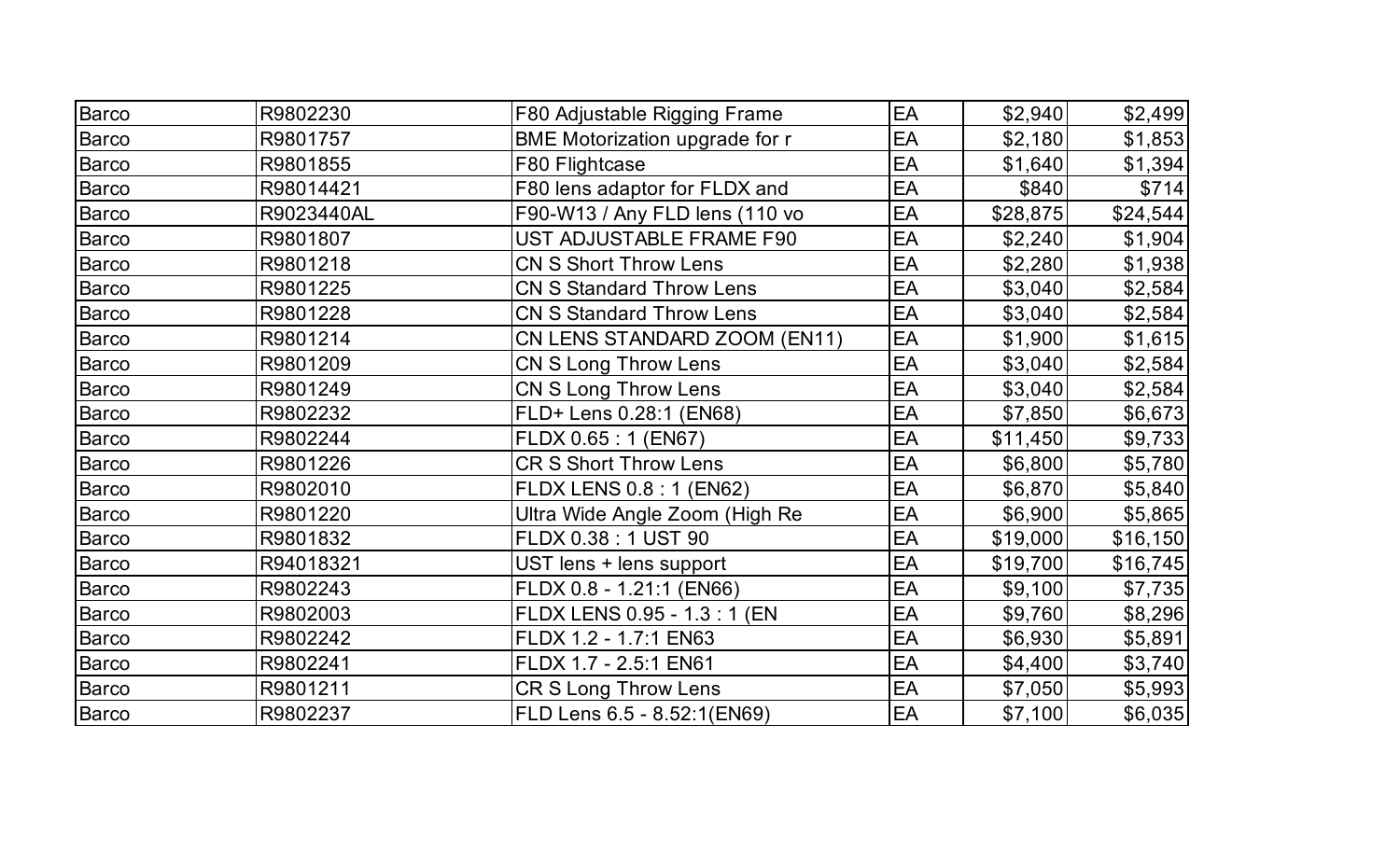| Barco        | R9801431 | F70/F90 Colour Wheel Cassette,        | EA | \$800     | \$680     |
|--------------|----------|---------------------------------------|----|-----------|-----------|
| <b>Barco</b> | R9801432 | F70/F90 CW cassette, Color            | EA | \$800     | \$680     |
| Barco        | R9801195 | F90 Flightcase                        | EA | \$1,640   | \$1,394   |
| Barco        | R9801956 | UST-lens support 90 F-series          | EA | \$640     | \$544]    |
| <b>Barco</b> | R9802224 | F90 Adjustable rigging frame          | EA | \$2,940   | \$2,499   |
| <b>Barco</b> | R9802225 | F90 Dust Filter                       | EA | \$260     | \$221     |
| <b>Barco</b> | R9801756 | <b>BME Motorization upgrade for r</b> | EA | \$2,170   | \$1,845   |
| <b>Barco</b> | R9801303 | Color Matching (per projector)        | EA | \$370     | \$315     |
| <b>Barco</b> | R9801227 | Wide Angle Lens (EN33)                | EA | \$3,420   | \$2,907   |
| <b>Barco</b> | R9010132 | G100 W19                              | EA | \$30,200  | \$25,670  |
| <b>Barco</b> | R9010134 | G100 W22                              | EA | \$33,800  | \$28,730  |
| <b>Barco</b> | R9010091 | FLDX LENS 0.95 - 1.3 : 1 (EN          | EA | \$9,760   | \$8,296   |
| <b>Barco</b> | R9010018 | <b>XDX-4K40</b>                       | EA | \$166,100 | \$141,185 |
| <b>Barco</b> | R9010017 | XDM-4K25B                             | EA | \$129,600 | \$110,160 |
| <b>Barco</b> | R9010016 | XDM-4K25C                             | EA | \$127,800 | \$108,630 |
| <b>Barco</b> | R9009900 | G100 W16                              | EA | \$27,930  | \$23,741  |
| <b>Barco</b> | R9009901 | G100 W16 3D                           | EA | \$27,800  | \$23,630  |
| Barco        | R9802185 | GC LENS (2.0 - 4.0 : 1)               | EA | \$5,620   | \$4,777   |
| <b>Barco</b> | R9802184 | GC LENS (1.5 - 2.0 : 1)               | EA | \$4,430   | \$3,766   |
| <b>Barco</b> | R9802183 | GC LENS (1.2 - 1.5 : 1)               | EA | \$5,620   | \$4,777   |
| Barco        | R9802182 | GC LENS (1.02 - 1.36 : 1)             | EA | \$4,660   | \$3,961   |
| <b>Barco</b> | R9802181 | GC LENS (0.84 - 1.02 : 1)             | EA | \$5,620   | \$4,777   |
| <b>Barco</b> | R9802186 | GC LENS (4.0 - 7.2 : 1)               | EA | \$5,620   | \$4,777   |
| Barco        | R9802188 | GC LENS (0.65 - 0.75 :1)              | EA | \$9,460   | \$8,041   |
| <b>Barco</b> | R9802187 | GC LENS (7.2 - 10.8 : 1)              | EA | \$10,250  | \$8,713   |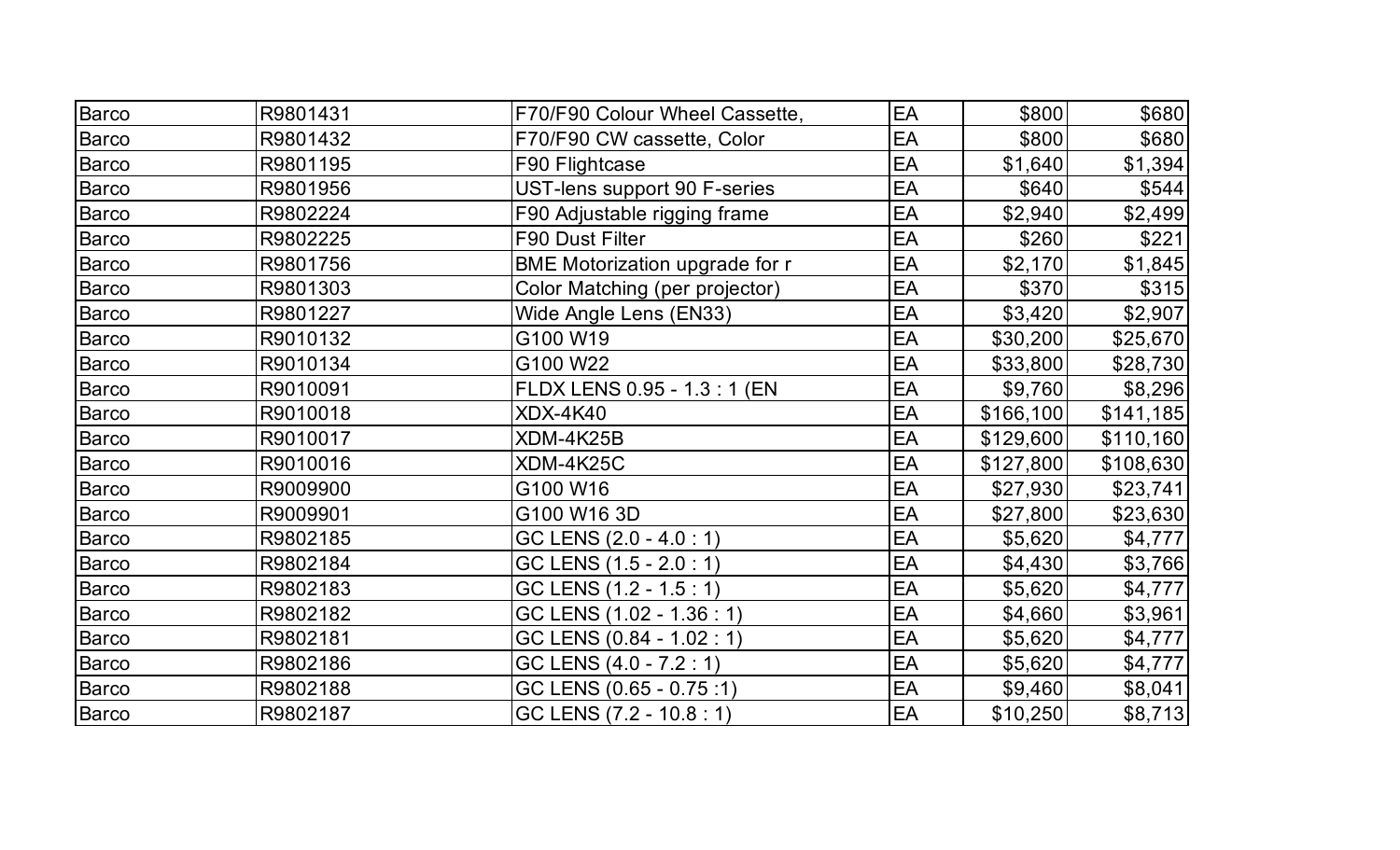| <b>Barco</b> | R9008755 | G60-W7                              | EA | \$7,780  | \$6,613  |
|--------------|----------|-------------------------------------|----|----------|----------|
| <b>Barco</b> | R9408755 | G60-W7 Black - with standard I      | EA | \$9,080  | \$7,718  |
| Barco        | R9008756 | G60-W7 White - body only            | EA | \$7,780  | \$6,613  |
| Barco        | R9408756 | G60-W7 White - with standard I      | EA | \$9,080  | \$7,718  |
| <b>Barco</b> | R9008757 | G60-W8                              | EA | \$10,370 | \$8,815  |
| <b>Barco</b> | R9408757 | G60-W8 Black - with standard I      | EA | \$11,400 | \$9,690  |
| Barco        | R9008758 | G60-W8 White - body only            | EA | \$10,370 | \$8,815  |
| <b>Barco</b> | R9408758 | G60-W8 White - with standard I      | EA | \$11,400 | \$9,690  |
| <b>Barco</b> | R9008759 | G60-W10                             | EA | \$11,690 | \$9,937  |
| <b>Barco</b> | R9408759 | G60-W10 Black - with standard       | EA | \$12,990 | \$11,042 |
| Barco        | R9008760 | G60-W10 White - body only           | EA | \$11,690 | \$9,937  |
| <b>Barco</b> | R9408760 | G60-W10 White - with standard       | EA | \$12,990 | \$11,042 |
| <b>Barco</b> | R9801785 | G LENS (0.36:1) - UST               | EA | \$8,380  | \$7,123  |
| <b>Barco</b> | R9801840 | G LENS (WUXGA 0.75-0.95:1)          | EA | \$2,350  | \$1,998  |
| <b>Barco</b> | R9832755 | <b>G Series Standard Throw Lens</b> | EA | \$2,350  | \$1,998  |
| <b>Barco</b> | R9801784 | G LENS (WUXGA 1.22-1.53:1) - S      | EA | \$1,750  | \$1,488  |
| Barco        | R9832756 | <b>G Series Long Throw Lens</b>     | EA | \$2,350  | \$1,998  |
| <b>Barco</b> | R9832778 | <b>G Series Long Throw Lens</b>     | EA | \$2,350  | \$1,998  |
| <b>Barco</b> | R9801265 | 220W UHP Projector Lamp             | EA | \$610    | \$519    |
| <b>Barco</b> | R9801267 | 250W Replacement Lamp (F1)          | EA | \$610    | \$519    |
| <b>Barco</b> | R9801268 | 250W Replacement Lamp (F1+ SX+      | EA | \$610    | \$519    |
| Barco        | R9801270 | 300W Replacement Lamp (F1+, F1      | EA | \$610    | \$519    |
| Barco        | R9801271 | 300W Replacement Lamp (F1+, F1      | EA | \$610    | \$519    |
| Barco        | R9801269 | 250W Replacement Lamp (F3)          | EA | \$670    | \$570    |
| Barco        | R9801264 | 220W Replacement Lamp (F12 220      | EA | \$610    | \$519    |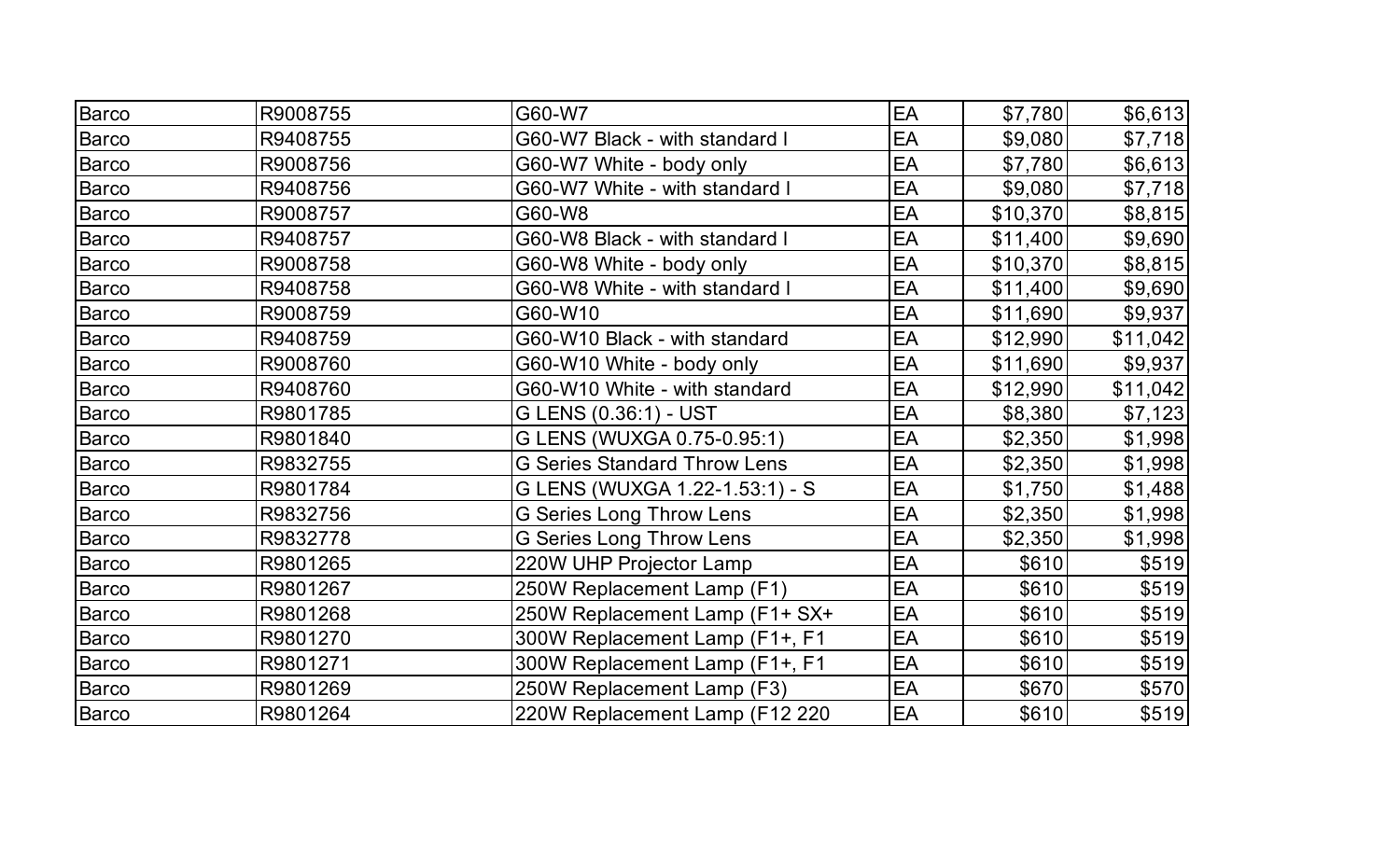| Barco        | R9801272 | 300W UHP Projector Lamp               | EA | \$670    | \$570    |
|--------------|----------|---------------------------------------|----|----------|----------|
| <b>Barco</b> | R9801273 | 300W Replacement Lamp (F3+, F3        | EA | \$670    | \$570    |
| Barco        | R9801309 | 350W UHP Projector Lamp               | EA | \$700    | \$595    |
| <b>Barco</b> | R9802212 | 350W Replacement Lamp (F50 IR         | EA | \$700    | \$595    |
| <b>Barco</b> | R9801276 | 400W Replacement Lamp #1 (F85)        | EA | \$850    | \$723    |
| <b>Barco</b> | R9801277 | 400W Replacement Lamp #2 (F85)        | EA | \$850    | \$723    |
| <b>Barco</b> | R9832773 | Spare 465W J Lamp                     | EA | \$1,100  | \$935    |
| <b>Barco</b> | R9832752 | RLMW8 350W Spare Lamp                 | EA | \$640    | \$544    |
| Barco        | R9801087 | <b>Replacement Lamp RLM-W12</b>       | EA | \$825    | \$701    |
| <b>Barco</b> | R9801343 | 465W Replacement Lamp RLM-W14         | EA | \$1,100  | \$935    |
| Barco        | R9864100 | <b>HDX LAMP 2.5 KW REFURB</b>         | EA | \$3,840  | \$3,264  |
| <b>Barco</b> | R9805066 | HDX HIPER LAMP 2.5 KW BARE BUL        | EA | \$2,950  | \$2,508  |
| <b>Barco</b> | R9801175 | HDX HIPER LAMP 2.5 KW REFURB          | EA | \$4,100  | \$3,485  |
| <b>Barco</b> | R9801173 | HDX HIPER LAMP 2.5 KW + HOUSE         | EA | \$7,290  | \$6,197  |
| <b>Barco</b> | R9854537 | HDF/FLM UNIVERSAL LAMPHOUSEv2         | EA | \$8,100  | \$6,885  |
| Barco        | R9801372 | HDF/FLM UNIVERSAL HIPER LAMPHO        | EA | \$8,050  | \$6,843  |
| <b>Barco</b> | R9801373 | HDF/FLM UNIVERSAL HIPER LAMPHO        | EA | \$4,220  | \$3,587  |
| <b>Barco</b> | R9801109 | <b>HDQ LAMPHOUSE</b>                  | EA | \$12,300 | \$10,455 |
| <b>Barco</b> | R9801110 | <b>HDQ LAMPHOUSE REFURB</b>           | EA | \$5,110  | \$4,344  |
| <b>Barco</b> | R9852401 | XLM HD30 SERIES 6.3KW REFURB          | EA | \$5,200  | \$4,420  |
| Barco        | R9852411 | XLM HD30 SERIES 6.3KW LAMP            | EA | \$15,594 | \$13,255 |
| Barco        | R9806520 | <b>XLM LAMP XE USH 6.4kW</b>          | EA | \$3,250  | \$2,763  |
| <b>Barco</b> | R9852410 | LAMP HOUSING XLM H25 6KW              | EA | \$15,594 | \$13,255 |
| <b>Barco</b> | R9852400 | <b>REFURB LAMP HOUSING XLM SERIES</b> | EA | \$5,200  | \$4,420  |
| Barco        | R9854425 | SAFETY KIT AND TRAINING               | EA | \$6,000  | \$5,100  |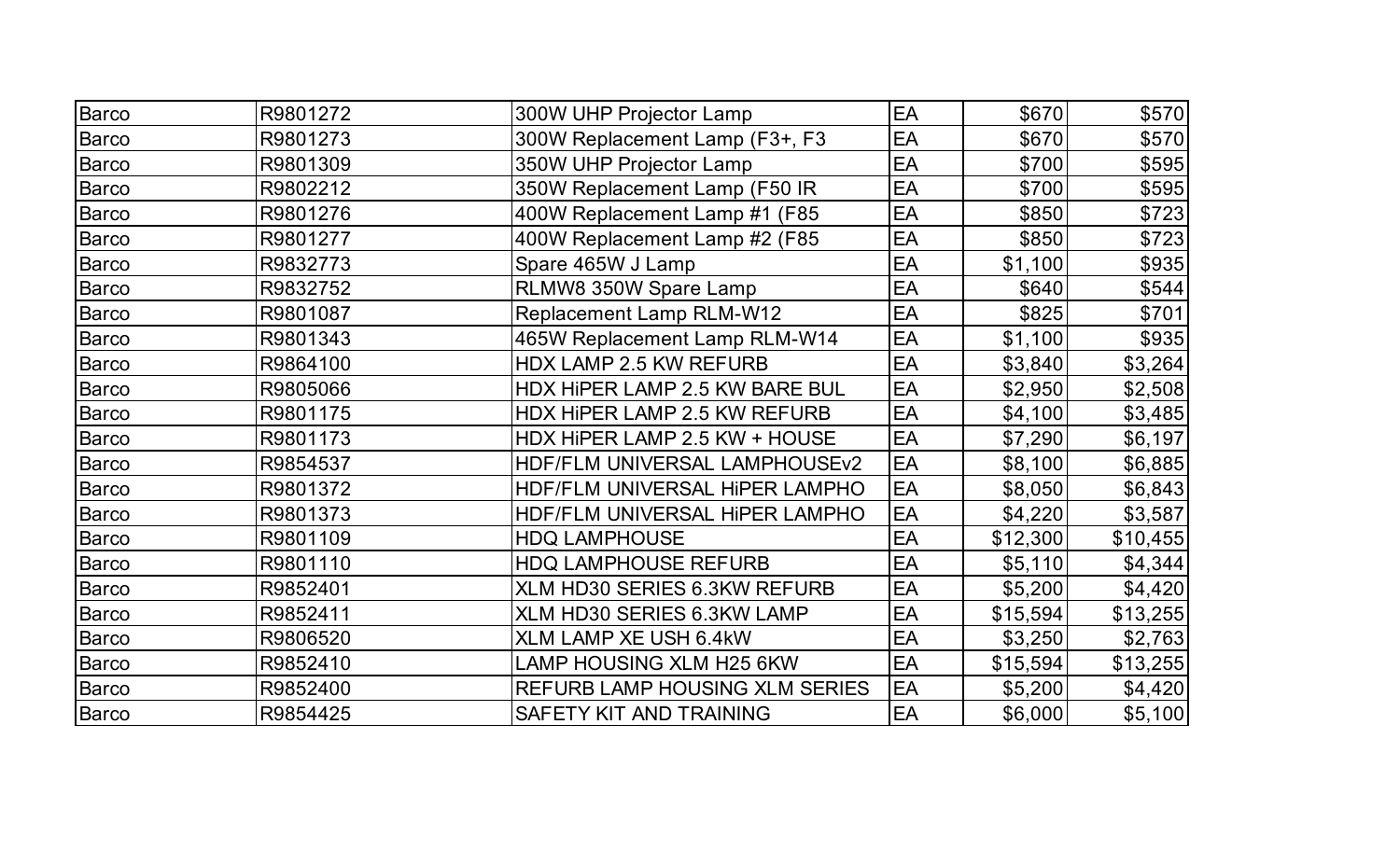| <b>Barco</b> | R9832772   | Spare 350W S Lamp                     | EA | \$960    | \$816    |
|--------------|------------|---------------------------------------|----|----------|----------|
| <b>Barco</b> | R9829280   | LAMP 575W MH 3000/3100 SERIES         | EA | \$260    | \$221    |
| <b>Barco</b> | R9829295   | LAMP 650W MH 8000 SERIES              | EA | \$390    | \$332    |
| <b>Barco</b> | R9829510   | LAMP 575W MH 2000 SERIES              | EA | \$260    | \$221    |
| <b>Barco</b> | R9829715   | LAMP 1800W MH REALITY SERIES /        | EA | \$520    | \$442]   |
| Barco        | R9829740   | LAMP575W MH 2000 SERIES LONG L        | EA | \$260    | \$221    |
| Barco        | R9829750   | LAMP 700W MH 8200 REALITY SERI        | EA | \$260    | \$221    |
| Barco        | R9829980   | LAMP 1500W MH 9200 SERIES/2           | EA | \$520    | \$442]   |
| Barco        | R9841100   | LAMP 200W UHP IQ 300/SIM4 - 2         | EA | \$1,820  | \$1,547  |
| <b>Barco</b> | R9841111   | LAMP 200 W UHP IQ 300/SIM4 - 1        | EA | \$730    | \$621    |
| <b>Barco</b> | R9841460   | <b>REFURB LAMP HOUSING ELM 18 SER</b> | EA | \$5,688  | \$4,835  |
| <b>Barco</b> | R9841770   | LAMP 120W UHP IQ 200 - 2 LAMPS        | EA | \$1,820  | \$1,547  |
| <b>Barco</b> | R9841829   | LAMP 300 W UHP ICON H600 - 2 L        | EA | \$1,820  | \$1,547  |
| <b>Barco</b> | R9841842   | LAMP 250 W UHP SIM 5W - 2 LAMP        | EA | \$1,904  | \$1,618  |
| <b>Barco</b> | R9852940   | RLM 2X 250W 1,0MM LAMP (G5I/H5        | EA | \$2,113  | \$1,796  |
| <b>Barco</b> | R9840220   | REFURB XENON LAMP HOUSING ELM         | EA | \$3,861  | \$3,282  |
| <b>Barco</b> | R9801015   | BME P LMP CLM HD6/W6                  | EA | \$650    | \$553    |
| <b>Barco</b> | R9801274   | 330W Replacement Lamp (F80, F8        | EA | \$850    | \$723    |
| <b>Barco</b> | R9864130   | HDX LAMP 2.5 KW + HOUSE               | EA | \$7,030  | \$5,976  |
| Barco        | R9899730   | Spare Fltr MSWU-81E RLM-W8/12         | EA | \$190    | \$162    |
| <b>Barco</b> | R9009072B  | UDM W15 BODY ONLY                     | EA | \$50,500 | \$42,925 |
| Barco        | R9009769B  | <b>UDM W19 BODY ONLY</b>              | EA | \$59,100 | \$50,235 |
| Barco        | R9009070B  | <b>UDM W22 BODY ONLY</b>              | EA | \$67,700 | \$57,545 |
| <b>Barco</b> | R9009072B1 | <b>UDM W15 INCL TLD+ LENS</b>         | EA | \$54,300 | \$46,155 |
| Barco        | R9009070B1 | UDM W22 INCL TLD + LENS               | EA | \$69,300 | \$58,905 |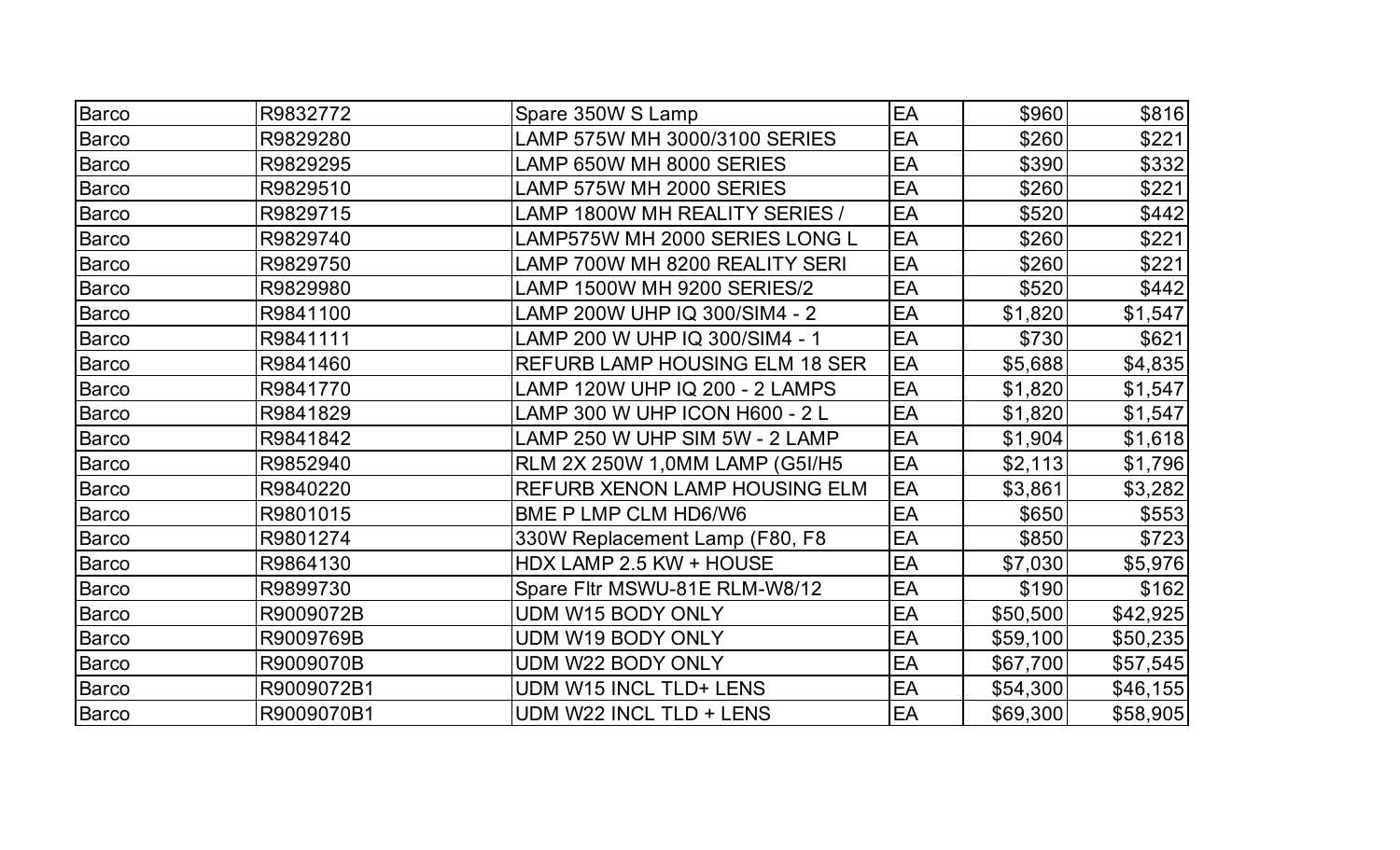| Barco        | R9009072FC | UDM W15 FRAME + FLIGHT CASE     | EA | \$50,200 | \$42,670 |
|--------------|------------|---------------------------------|----|----------|----------|
| <b>Barco</b> | R9009070FC | UDM W22 FRAME + FLIGHT CASE     | EA | \$65,300 | \$55,505 |
| Barco        | R9009072BT | <b>UDM W15 TOURING KIT</b>      | EA | \$57,400 | \$48,790 |
| <b>Barco</b> | R9009070BT | UDM W22 TOURING KIT             | EA | \$72,500 | \$61,625 |
| <b>Barco</b> | R9009071B  | UDM 4K15 BODY ONLY              | EA | \$57,500 | \$48,875 |
| Barco        | R9009049B  | UDM 4K22 BODY ONLY              | EA | \$74,800 | \$63,580 |
| Barco        | R9009071B1 | UDM 4K15 INCL TLD+ LENS         | EA | \$60,700 | \$51,595 |
| Barco        | R9009049B1 | UDM 4K22 INCL TLD+ LENS         | EA | \$75,900 | \$64,515 |
| Barco        | R9009071FC | UDM 4K15 FRAME + FLIGHT CASE    | EA | \$56,300 | \$47,855 |
| <b>Barco</b> | R9009049FC | UDM 4K22 FRAME + FLIGHT CASE    | EA | \$71,400 | \$60,690 |
| <b>Barco</b> | R9009071BT | <b>UDM 4K15 TOURING KIT</b>     | EA | \$63,600 | \$54,060 |
| Barco        | R9009049BT | UDM 4K22 TOURING KIT            | EA | \$78,700 | \$66,895 |
| <b>Barco</b> | R9801782   | SFP to fiber tranceiver module  | EA | \$450    | \$383    |
| Barco        | R9801959   | <b>UDM Flightcase</b>           | EA | \$2,560  | \$2,176  |
| Barco        | R9801970   | <b>UDM Stacking Frame</b>       | EA | \$5,500  | \$4,675  |
| Barco        | R9802106   | Upgrade UDM 15K to 22K          | EA | \$19,200 | \$16,320 |
| Barco        | R9801915   | UDM Filter set (Front, top, s)  | EA | \$190    | \$162    |
| Barco        | R9801916   | UDM Top and side filter 20pc    | EA | \$150    | \$128    |
| Barco        | R9801917   | UDM Front filter (6pc)          | EA | \$400    | \$340    |
| <b>Barco</b> | 14580/BARC | G10-W16 - EssentialCare +1 (4Y  | EA | \$1,190  | \$1,012  |
| Barco        | 14581/BARC | G10-W19 - EssentialCare +1 (4Y) | EA | \$1,320  | \$1,122  |
| Barco        | 14582/BARC | G10-W22 - EssentialCare +1 (4Y  | EA | \$1,440  | \$1,224  |
| <b>Barco</b> | 14583/BARC | G10-W16 - EssentialCare +2 (5Y) | EA | \$2,130  | \$1,811  |
| Barco        | 14584/BARC | G10-W19 - EssentialCare +2 (5Y  | EA | \$2,380  | \$2,023  |
| Barco        | 14585/BARC | G10-W22 - EssentialCare +2 (5Y) | EA | \$2,600  | \$2,210  |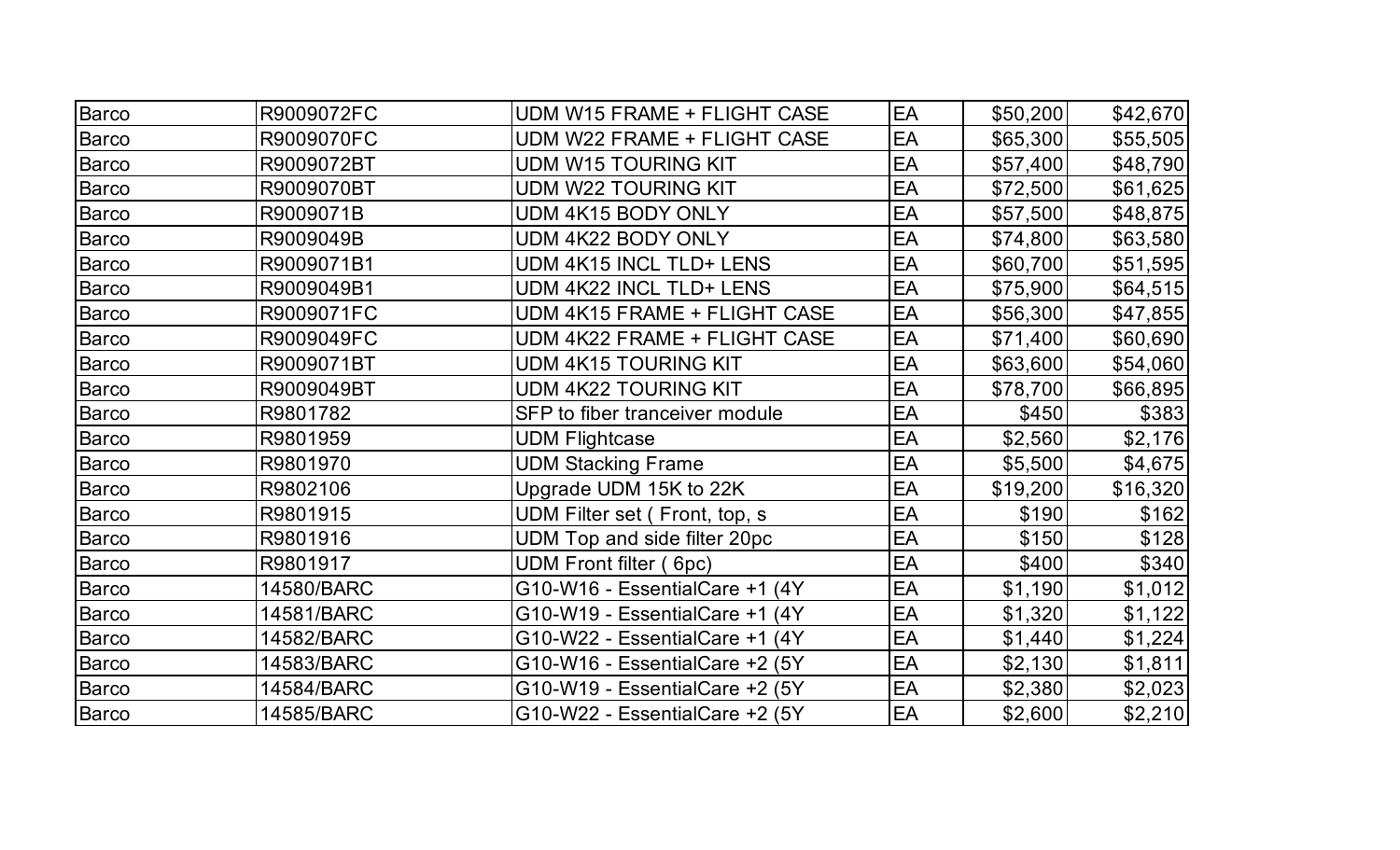| <b>Barco</b> | R9408834   | <b>BME K UDM FIELD KIT</b>     | EA | \$4,860   | \$4,131   |
|--------------|------------|--------------------------------|----|-----------|-----------|
| <b>Barco</b> | R9008985B  | UDX W26 BODY ONLY              | EA | \$95,800  | \$81,430  |
| Barco        | R9008986B  | UDX W32 BODY ONLY              | EA | \$115,000 | \$97,750  |
| <b>Barco</b> | R9008980B  | UDX W40 FLEX BODY ONLY         | EA | \$134,100 | \$113,985 |
| <b>Barco</b> | R9008981B  | <b>UDX U40 BODY ONLY</b>       | EA | \$108,600 | \$92,310  |
| <b>Barco</b> | R9009760B  | UDX U45 LC BODY ONLY           | EA | \$115,000 | \$97,750  |
| <b>Barco</b> | R9008985B1 | UDX W26 INCL TLD+ LENS         | EA | \$88,500  | \$75,225  |
| <b>Barco</b> | R9008986B1 | UDX W32 INCL TLD+ LENS         | EA | \$104,200 | \$88,570  |
| <b>Barco</b> | R9008980B1 | UDX W40 FLEX INCL TLD+ LENS    | EA | \$120,000 | \$102,000 |
| <b>Barco</b> | R9008985FC | UDX W26 FRAME + FLIGHT CASE    | EA | \$82,650  | \$70,253  |
| <b>Barco</b> | R9008986FC | UDX W32 FRAME + FLIGHT CASE    | EA | \$98,800  | \$83,980  |
| <b>Barco</b> | R9008980FC | UDX W40 FLEX FRAME + FLIGHT CA | EA | \$114,000 | \$96,900  |
| Barco        | R9008985BT | <b>UDX W26 TOURING KIT</b>     | EA | \$91,900  | \$78,115  |
| <b>Barco</b> | R9008986BT | UDX W32 TOURING KIT            | EA | \$107,700 | \$91,545  |
| <b>Barco</b> | R9008980BT | UDX W40 FLEX TOURING KIT       | EA | \$123,400 | \$104,890 |
| Barco        | R9008984B  | <b>UDX 4K26</b>                | EA | \$108,600 | \$92,310  |
| Barco        | R9008982B  | <b>UDX 4K32</b>                | EA | \$126,500 | \$107,525 |
| <b>Barco</b> | R9008949B  | UDX 4K40 FLEX BODY ONLY        | EA | \$146,900 | \$124,865 |
| <b>Barco</b> | R9008984B1 | UDX 4K26 INCL TLD+ LENS        | EA | \$99,000  | \$84,150  |
| <b>Barco</b> | R9008982B1 | UDX 4K32 INCL TLD+ LENS        | EA | \$113,700 | \$96,645  |
| <b>Barco</b> | R9008949B1 | UDX 4K40 FLEX INCL TLD+ LENS   | EA | \$130,500 | \$110,925 |
| <b>Barco</b> | R9008984FC | UDX 4K26 FRAME + FLIGHT CASE   | EA | \$95,100  | \$80,835  |
| Barco        | R9008982FC | UDX 4K32 FRAME + FLIGHT CASE   | EA | \$109,800 | \$93,330  |
| Barco        | R9008949FC | UDX 4K40 FLEX FRAME + FLIGHT C | EA | \$126,600 | \$107,610 |
| <b>Barco</b> | R9008984BT | <b>UDX 4K26 TOURING KIT</b>    | EA | \$102,400 | \$87,040  |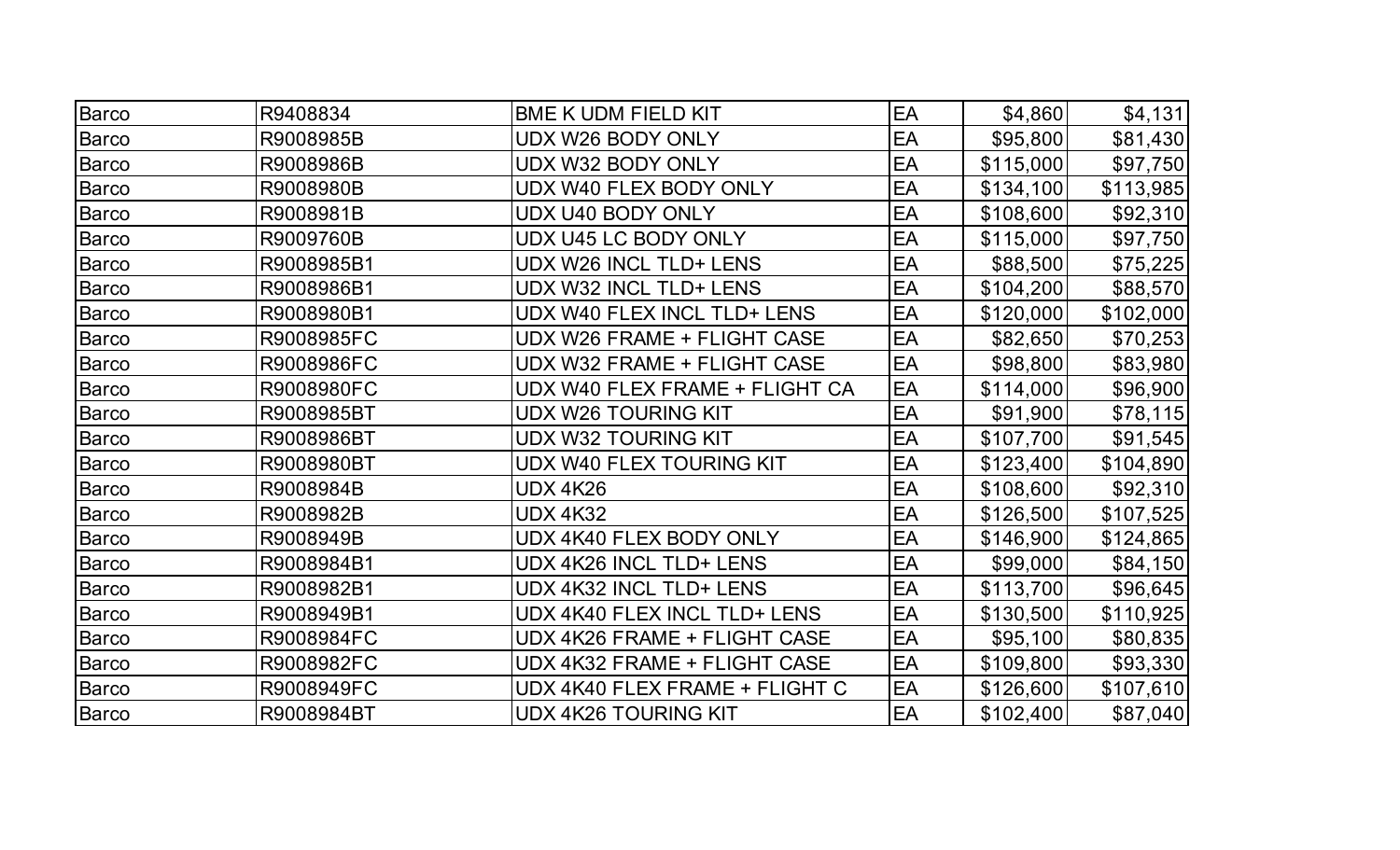| Barco        | R9008982BT | UDX 4K 32 TOURING KIT                | EA | \$117,100 | \$99,535  |
|--------------|------------|--------------------------------------|----|-----------|-----------|
| <b>Barco</b> | R9008949BT | <b>UDX 4K40 FLEX TOURING KIT</b>     | EA | \$133,900 | \$113,815 |
| Barco        | R9408750   | UDX Touring Kit Retrofit for V       | EA | \$7,900   | \$6,715   |
| <b>Barco</b> | R9408751   | UDX Touring Kit Retrofit for V       | EA | \$6,900   | \$5,865   |
| <b>Barco</b> | R9008604B  | UDX U32 BODY ONLY                    | EA | \$83,600  | \$71,060  |
| <b>Barco</b> | R9801441   | ADJUSTABLE FRAME UDX4K               | EA | \$1,920   | \$1,632   |
| Barco        | R9862000   | <b>TLD Series Short Throw Lens</b>   | EA | \$6,390   | \$5,432   |
| Barco        | R9801414   | TLD+ ULTRA LENS 0.8-1.16 (0.8-       | EA | \$12,800  | \$10,880  |
| Barco        | R9862005   | <b>TLD Series Standard Throw Len</b> | EA | \$11,500  | \$9,775   |
| <b>Barco</b> | R9862010   | <b>TLD Series Standard Throw Len</b> | EA | \$6,390   | \$5,432   |
| Barco        | R9862020   | <b>TLD Series Long Throw Lens</b>    | EA | \$6,390   | \$5,432   |
| <b>Barco</b> | R9862030   | <b>TLD Series Long Throw Lens</b>    | EA | \$6,390   | \$5,432   |
| <b>Barco</b> | R9862040   | <b>TLD Series Long Throw Lens</b>    | EA | \$6,390   | \$5,432   |
| Barco        | R9829997   | <b>TLD Series Long Throw Lens</b>    | EA | \$12,800  | \$10,880  |
| Barco        | R9862001   | TLD+ lens (0.65 - 0.85 : 1 for       | EA | \$22,400  | \$19,040  |
| Barco        | R9801661   | TLD+ lens (0.37 : 1 for SXGA+)       | EA | \$28,100  | \$23,885  |
| <b>Barco</b> | R9801836   | TLD + 5 LENS STARTER PACK            | EA | \$33,400  | \$28,390  |
| Barco        | R9801837   | TLD + ANY 5 LENS PACK                | EA | \$44,900  | \$38,165  |
| Barco        | R9801838   | TLD+ ANY 4 LENS PACK WITH UST        | EA | \$58,700  | \$49,895  |
| <b>Barco</b> | R9801196   | <b>LENS SAFETY CABLE TLD+</b>        | EA | \$40      | \$34]     |
| <b>Barco</b> | R5001455K  | FOCUS OFFSET RING KIT TLD            | EA | \$70      | \$60      |
| Barco        | R9801804   | LENS COVER TLD+ 0.38                 | EA | \$140     | \$119     |
| Barco        | R9801803   | LENS COVER TLD+ 0.65-0.85;0.8-       | EA | \$40      | \$34]     |
| <b>Barco</b> | R9801147   | TLD+ lens covers 0.73                | EA | \$40      | \$34]     |
| Barco        | R9801148   | TLD+ lens covers 1.2, 1.16-1.4       | EA | \$40      | \$34]     |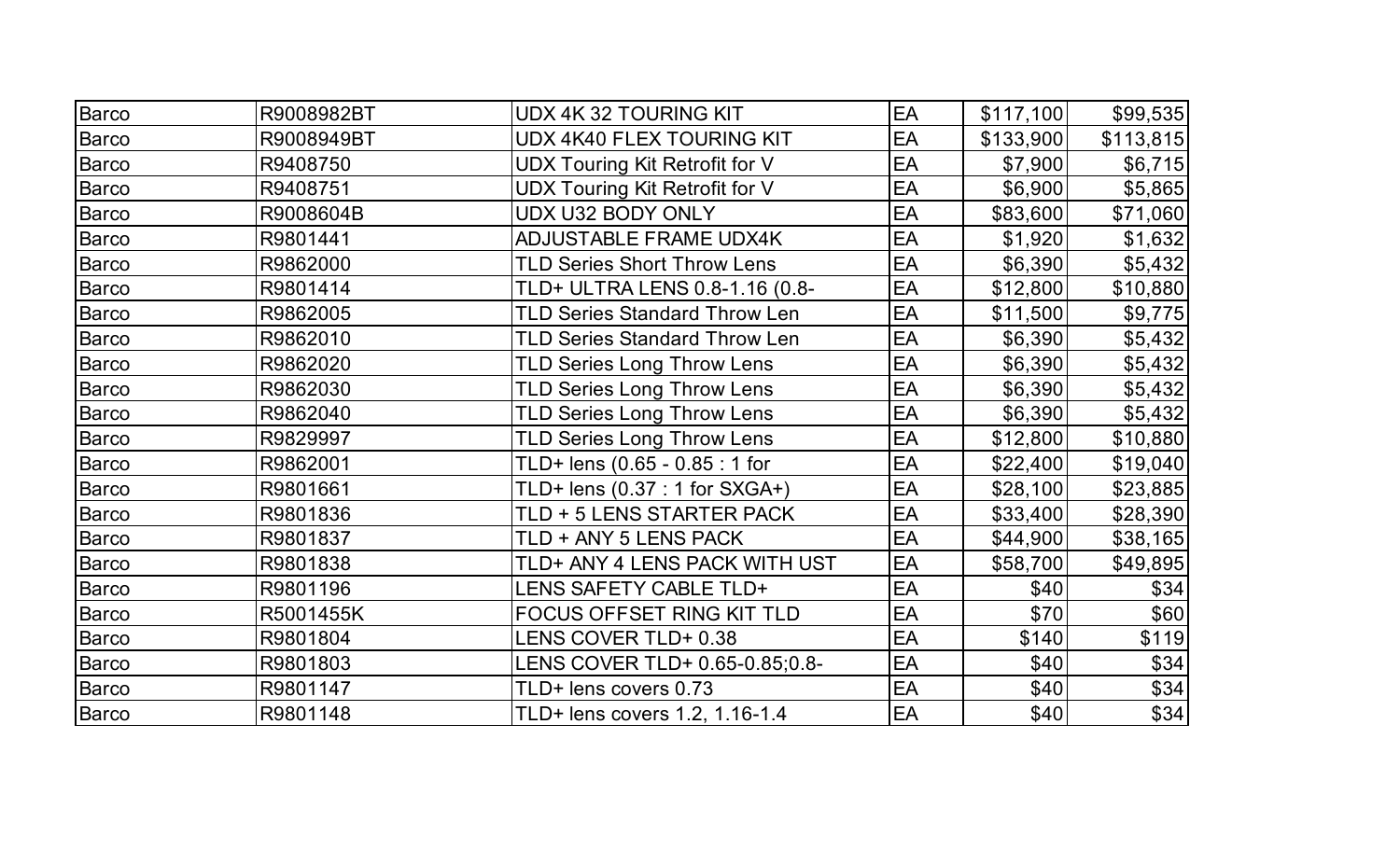| Barco        | R9801149                   | TLD+ lens covers 4.5-7.5                | EA | \$40     | \$34]    |
|--------------|----------------------------|-----------------------------------------|----|----------|----------|
| Barco        | R9802253                   | Input fiber card                        | EA | \$4,860  | \$4,131  |
| Barco        | R9802300                   | G LENS (0.65-0.75 : 1)                  | EA | \$3,740  | \$3,179  |
| <b>Barco</b> | R9802360                   | <b>GC LENS ADAPTER FOR FLDX</b>         | EA | \$1,200  | \$1,020  |
| Barco        | R9802361                   | <b>UDX FRAME ADAPTER PLATE</b>          | EA | \$1,210  | \$1,029  |
| <b>Barco</b> | R9802362                   | <b>CAMERA OPTION FOR G100</b>           | EA | \$1,450  | \$1,233  |
| Barco        | R9802580                   | <b>XLD 4K LENS 0.38 UST 90</b>          | EA | \$54,300 | \$46,155 |
| <b>Barco</b> | R9804132LIC                | PROJECTOR MGT SUITE - CONTROL           | EA | \$970    | \$825    |
| <b>Barco</b> | R9804131LIC                | PROJECTOR MGT SUITE - DIAGNOSE          | EA | \$610    | \$519    |
| <b>Barco</b> | R9804130LIC                | PROJECTOR MGT SUITE - MONITOR           | EA | \$240    | \$204]   |
| <b>Barco</b> | R9802365                   | <b>GC LENS SUPPORT FOR UST</b>          | EA | \$1,450  | \$1,233  |
| Barco        | R9801770                   | BME P distance meter + cam UDX          | EA | \$1,270  | \$1,080  |
| <b>Barco</b> | R9801851                   | <b>UDX</b> external Shutter             | EA | \$1,030  | \$876    |
| Barco        | R9408741                   | <b>External Cooling Kit UD Series</b>   | EA | \$3,710  | \$3,154  |
| <b>Barco</b> | R9855884                   | <b>UDX FLIGHTCASE</b>                   | EA | \$2,560  | \$2,176  |
| <b>Barco</b> | R9801194                   | <b>Stacking Frame UDX</b>               | EA | \$5,880  | \$4,998  |
| <b>Barco</b> | R9801755                   | <b>BME Motorization upgrade for r</b>   | EA | \$2,180  | \$1,853  |
| <b>Barco</b> | <b>ASKSALESRESPONSIBLE</b> | UDX Motorization upgrade for r          | EA | \$4,480  | \$3,808  |
| <b>Barco</b> | R5002146K                  | High precision adj kit for V1,          | EA | \$560    | \$476    |
| <b>Barco</b> | R9801825                   | Adaptor plate for rigging fram          | EA | \$390    | \$332    |
| Barco        | R9408960                   | UDX Rigging frame for 2 cooler          | EA | \$1,790  | \$1,522  |
| <b>Barco</b> | CONTACTCINEMANEXT          | <b>UDX Hush box</b>                     | EA | \$7,840  | \$6,664  |
| <b>Barco</b> | R9802236                   | <b>BRIGHTNESS UPGRADE UDX X22 -&gt;</b> | EA | \$50,400 | \$42,840 |
| <b>Barco</b> | R9801852                   | <b>BRIGHTNESS UPGRADE UDX X32 -&gt;</b> | EA | \$32,000 | \$27,200 |
| Barco        | R9801193                   | <b>UDX FRONT FILTER HEPA</b>            | EA | \$280    | \$238    |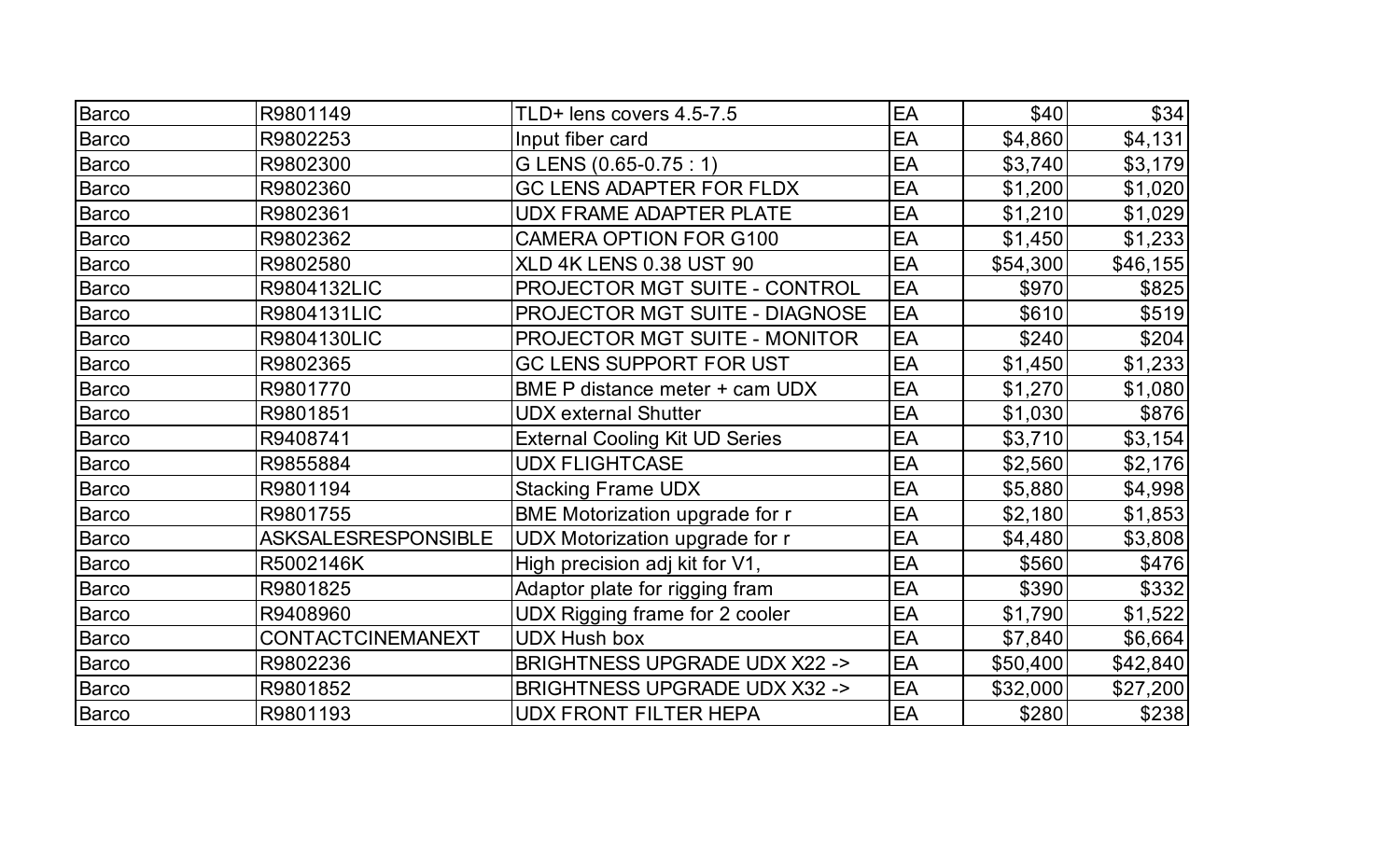| <b>Barco</b> | R9801794  | Full LDM 1                     | EA | \$2,160   | \$1,836   |
|--------------|-----------|--------------------------------|----|-----------|-----------|
| <b>Barco</b> | R9801795  | Full LDM 2                     | EA | \$2,070   | \$1,760   |
| <b>Barco</b> | R9802040  | DP 1.2 and Audio card          | EA | \$2,070   | \$1,760   |
| <b>Barco</b> | R9408703  | <b>UDX FIELD KIT</b>           | EA | \$11,500  | \$9,775   |
| <b>Barco</b> | R9406695  | <b>XDL-4K75 SYSTEM</b>         | EA | \$415,100 | \$352,835 |
| <b>Barco</b> | R9406685  | XDL-4K60 SYSTEM                | EA | \$365,300 | \$310,505 |
| <b>Barco</b> | R9406675  | XDL-4K30 SYSTEM                | EA | \$227,400 | \$193,290 |
| Barco        | R9801336  | XDL-4K60/75 HOSE KIT LASER 2.5 | EA | \$7,670   | \$6,520   |
| <b>Barco</b> | R9801337  | XDL-4K60/75 HOSE KIT LASER 5M( | EA | \$7,670   | \$6,520   |
| <b>Barco</b> | R9801339  | XDL-4K60/75 HOSE KIT LASER 10M | EA | \$7,670   | \$6,520   |
| <b>Barco</b> | R9801383  | XDL-4K30 HOSE SB KIT LSR 2.5M( | EA | \$5,110   | \$4,344   |
| <b>Barco</b> | R9801385  | XDL-4K30 HOSE SB KIT LSR 5M(16 | EA | \$5,110   | \$4,344   |
| <b>Barco</b> | R9801384  | XDL-4K30 HOSE SB KIT LSR 10M(3 | EA | \$5,110   | \$4,344   |
| <b>Barco</b> | R9852945  | <b>LENS XLD 0.8:1</b>          | EA | \$19,200  | \$16,320  |
| <b>Barco</b> | R9852950  | <b>LENS XLD 1.0:1</b>          | EA | \$19,200  | \$16,320  |
| <b>Barco</b> | R98529502 | XLD 4K-HC LENS 1.0:1           | EA | \$19,200  | \$16,320  |
| <b>Barco</b> | R9856506  | LENS XLD 1.25-1.9:1            | EA | \$11,500  | \$9,775   |
| <b>Barco</b> | R9856527  |                                | EA | \$11,500  | \$9,775   |
| <b>Barco</b> | R9856529  | LENS 2.00-3.35:1               | EA | \$11,500  | \$9,775   |
| Barco        | R9855947  | LENS 2.53-4.98:1               | EA | \$16,000  | \$13,600  |
| Barco        | R9852920  | LENS XLD 5.5-8.5:1             | EA | \$19,200  | \$16,320  |
| <b>Barco</b> | R98565062 | HC LENS 1.13-1.72:1            | EA | \$11,500  | \$9,775   |
| Barco        | R98565272 | HC LENS 1.46-2.10:1            | EA | \$11,500  | \$9,775   |
| <b>Barco</b> | R98565292 | HC LENS 2.00-3.35:1            | EA | \$11,500  | \$9,775   |
| <b>Barco</b> | R98559472 | HC LENS 2.53-4.98:1            | EA | \$16,000  | \$13,600  |